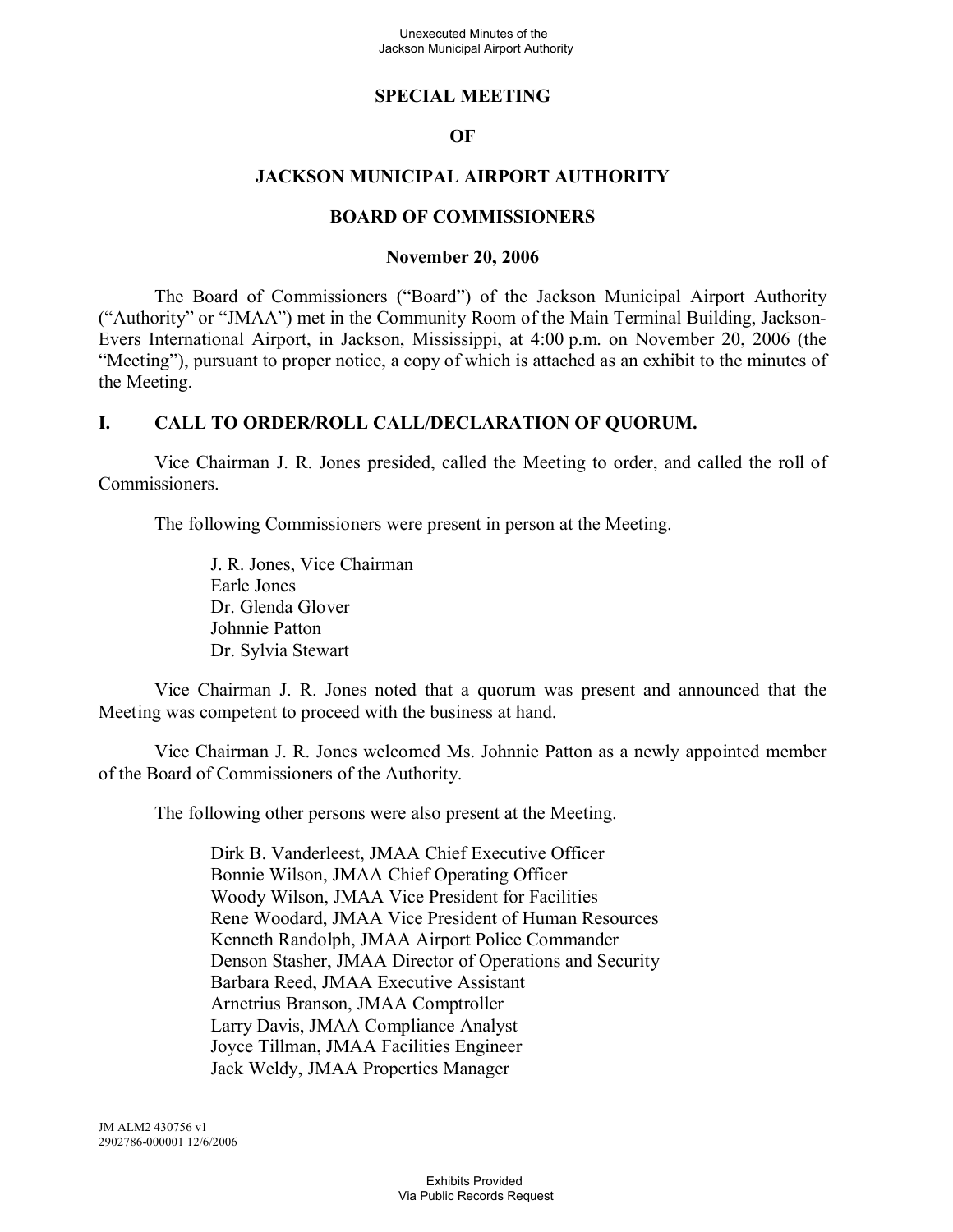Barry Brown, JMAA Paula Fininen, JMAA Linda Herrington, JMAA Ronald Marsalis, JMAA Genette Minor, JMAA Robert Stephens, JMAA Alan L. Moore, Baker Donelson Bearman Caldwell & Berkowitz Jeff Wagner, Baker Donelson Bearman Caldwell & Berkowitz Chuck Lott, Neel-Schaffer, Inc.

# **II. INVOCATION.**

# **III. APPROVAL AND EXECUTION OF MINUTES.**

# **A. Regular Monthly Work Session on October 19, 2006.**

# **B. Regular Monthly Meeting on October 23, 2006.**

The Board considered the minutes from the meetings listed above.

After discussion, upon motion duly made by Commissioner Earle Jones, seconded by Commissioner Glover, and unanimously approved by the affirmative votes of all Commissioners present, said minutes were approved as presented and directed to be filed in the appropriate minute book and records of the Authority.

# **IV. PUBLIC COMMENTS.**

None.

# **V. REPORTS.**

# **A. Chief Executive Officer.**

# 1. Airport Activity Statistics Report Ending October 31, 2006.

Mr. Vanderleest directed the Board's attention to the Activity Report for the month ended October 31, 2006, as found in the Packet distributed to the Board prior to the Meeting. A copy of the Packet is attached as an exhibit to the minutes of the Meeting.

# **B. Attorney.**

Mr. Moore said he had nothing to report at this time.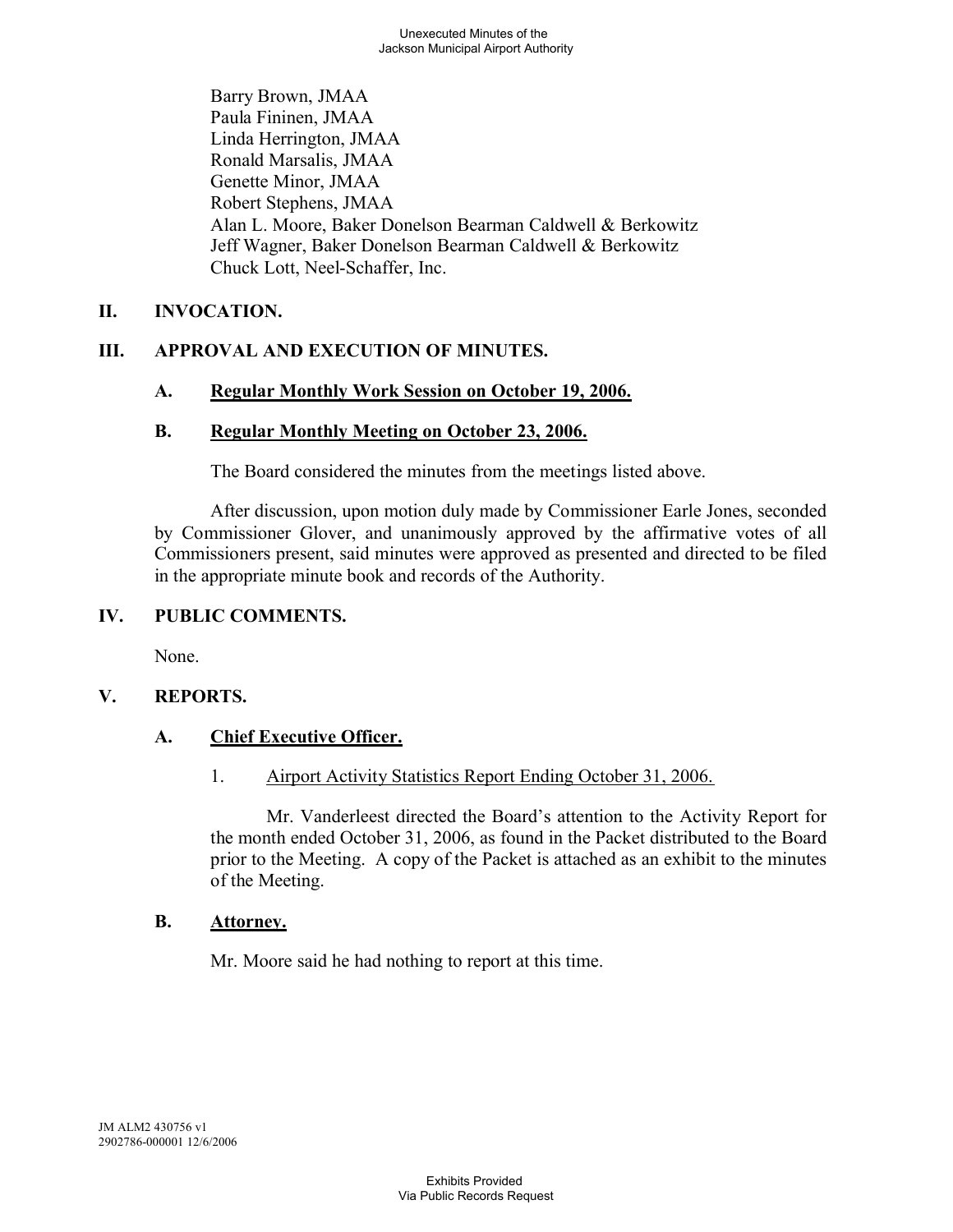## **C. Financial Report.**

#### 1. Claims Docket for October 2006.

Mr. Vanderleest presented the October 2006 Claims Docket for consideration, as set out in the Packet.

After discussion, upon motion duly made by Commissioner Earle Jones, seconded by Commissioner Glover, and unanimously approved by the affirmative votes of all Commissioners present, the Board adopted the following resolution.

## **RESOLUTION APPROVING CERTAIN CLAIMS ON THE JACKSON MUNICIPAL AIRPORT AUTHORITY CLAIMS DOCKET, BEING CLAIM NO. 73454 THROUGH CLAIM NO. 73633, BOTH INCLUSIVE, APPEARING ON PAGES 3064 THROUGH 3068 OF THE CLAIMS DOCKET, BOTH INCLUSIVE, IN THE TOTAL AMOUNT OF \$1,679,668.05**

**WHEREAS,** the Board of Commissioners (the "Board") of the Jackson Municipal Airport Authority (the "Authority") has reviewed and considered the Claims Docket of the Authority for the month of October 2006, being Claim No. 73454 through Claim No. 73633, both inclusive, appearing on pages 3064 through 3068 of the Claims Docket of the Authority, both inclusive (the "Claims");

**NOW, THEREFORE, BE IT RESOLVED,** the Board hereby approves and authorizes payment of the Claims in the total amount of \$1,679,668.05 as set forth on said Claims Docket.

#### 2. Financial Reports for October 2006.

Mr. Vanderleest discussed with the Board the financial reports for the Authority for the month of October 2006, as found in the Packet.

After discussion, upon motion duly made by Commissioner Stewart, seconded by Commissioner Glover, and unanimously approved by the affirmative votes of all Commissioners present, the Board adopted the following resolution.

#### **RESOLUTION ACCEPTING FINANCIAL REPORTS FOR OCTOBER 2006**

**WHEREAS,** the Board of Commissioners (the "Board") of the Jackson Municipal Airport Authority (the "Authority") has reviewed certain financial statements for the Authority for the month and period ended October 31, 2006 (the "Financial Reports"), as (i) included in the packet distributed to the Board prior to the November 20, 2006, Special Monthly Meeting of the Board and (ii) incorporated herein by reference;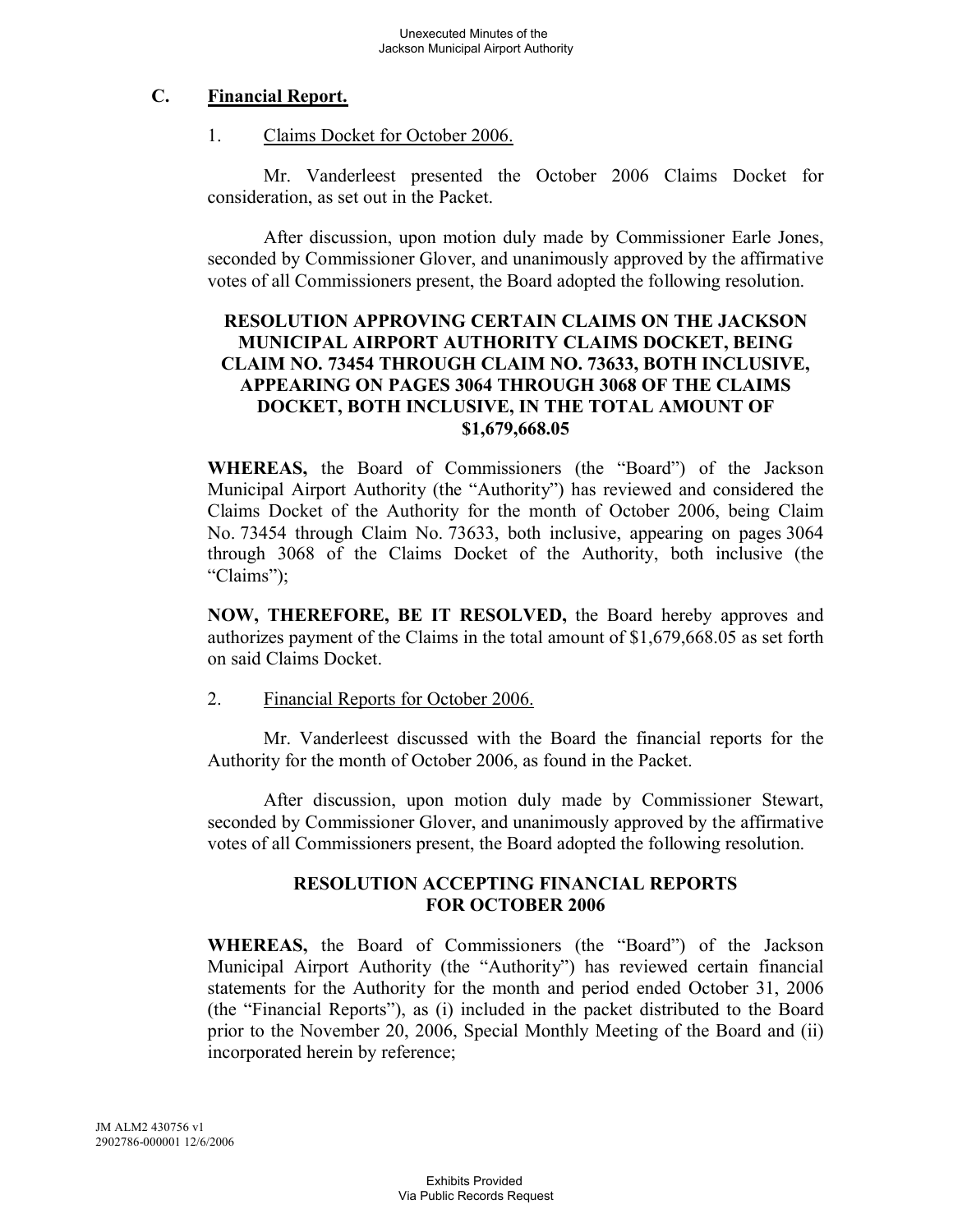**NOW, THEREFORE, BE IT RESOLVED,** the Board hereby accepts the Financial Reports.

# **VI. DISCUSSION/ACTION ITEMS.**

### **A. Strategic Initiatives.**

- 1. Organizational Management and Development.
	- a. Approval of Board Travel.

Mr. Vanderleest said that he was not aware of any Board travel which required Board approval, so no discussion or action was taken on this matter.

- b. Employee Recognition.
	- (1) Employee of the Quarter: Barry Brown, Public Safety Coordinator.

Mr. Vanderleest recognized Mr. Brown as the Employee of the Quarter. Mr. Brown serves as Public Safety Coordinator.

- (2) AAAE ATSI Training Certificates.
	- (a.) Genette Minor, Public Safety Coordinator, Public Safety Division.
		- (1) Superior Levels Police/Public Safety & Security and Aircraft Rescue and Fire Fighting.
		- (2) Advanced Level Operations/Maintenance and Environmental.

Mr. Vanderleest commended Ms. Minor for receiving her Certificates for completion of (i) Superior Level training in the categories of Police/Public Safety/Security and Aircraft Rescue and Fire Fighting and (ii) Advanced Level training in the categories of Operations/Maintenance and Environmental.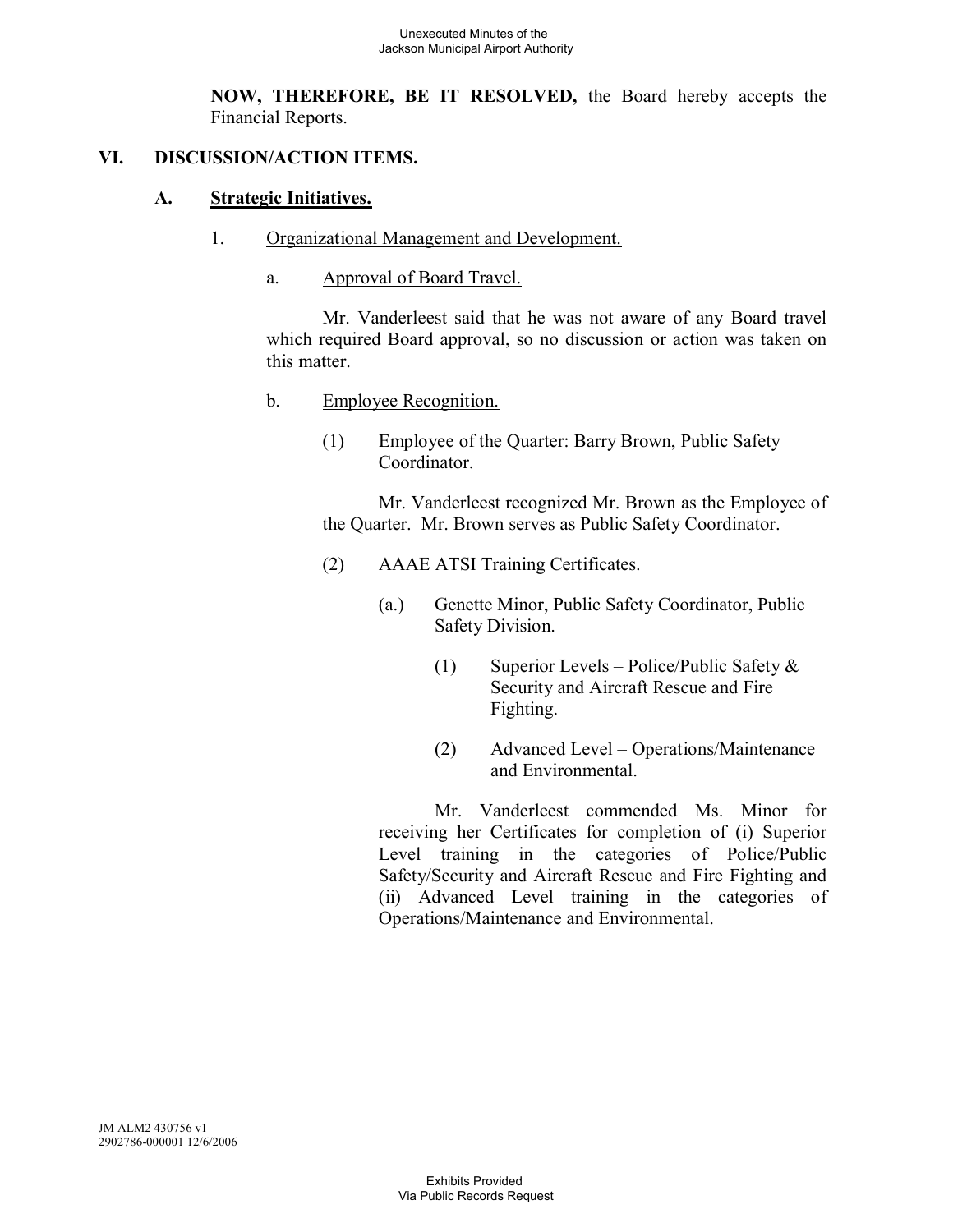- (b.) Robert Stephens, Public Safety Coordinator, Public Safety Division.
	- (1) Superior Levels Administration and Police/Public Safety & Security.

Mr. Vanderleest commended Mr. Stephens for receiving his Certificates for completion of Superior Level training in the categories of Administration and Police/ Public Safety & Security.

- (c.) Paula Fininen, Public Safety Coordinator, Public Safety Division.
	- (1) Superior Level Operations/Maintenance.

Mr. Vanderleest commended Ms. Fininen for receiving her Certificate for completion of Superior Level training in the category of Operations/Maintenance.

- (d.) Sgt. Linda Owens-Herrington, Public Safety Division.
	- (1) Superior Level Aircraft Rescue & Fire Fighting.
	- (2) Advanced Level Operations/Maintenance and Police/Public Safety & Security.

Mr. Vanderleest commended Sgt. Owens-Herrington for receiving her Certificates for completion of (i) Superior Level training in the category of Aircraft Rescue & Fire Fighting and (ii) Advanced Level training in the categories of Operations/Maintenance and Police/Public Safety & Security.

# c. National Guard Above and Beyond Award.

Sergeant Ronald Marsalis, a sergeant in the Mississippi Air National Guard and an employee of the Authority, presented Mr. Vanderleest with the Above and Beyond Award from the Mississippi Air National Guard for the Authority's extraordinary support for the Mississippi Air National Guard and its members at Jackson-Evers International Airport.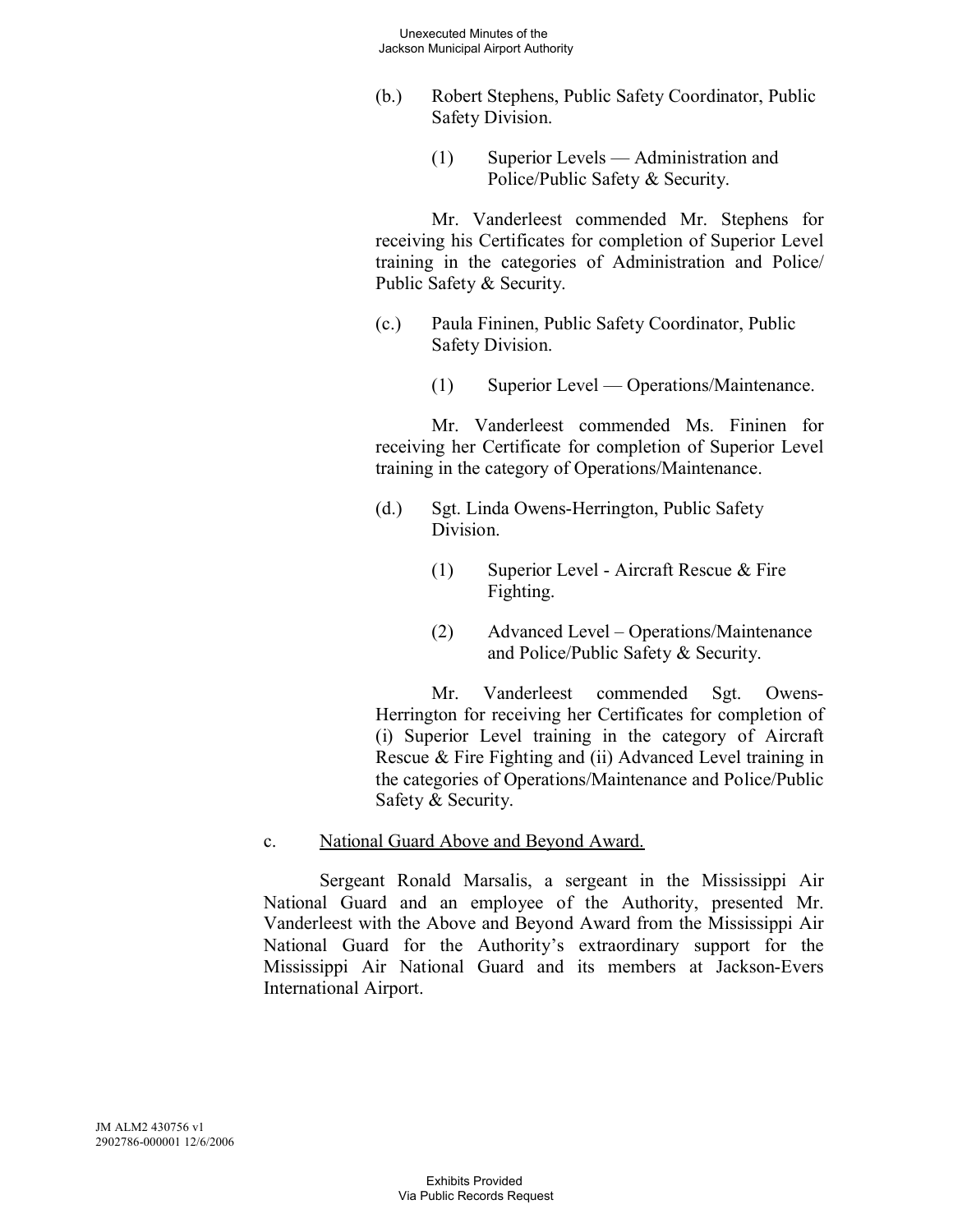### d. Service Agreement, Fire Arms Instruction.

Mr. Vanderleest directed the Board's attention to the memo dated November 6, 2006, in the Packet, which discussed this matter. As set forth therein, the staff of the Authority recommended entering into an agreement with Sergeant Marshall Pack of the Mississippi Highway Patrol to provide certain firearms instruction at the rate of \$100.00 per hour, not to exceed \$3,000.00, to certain JMAA law enforcement personnel.

After discussion, upon motion duly made by Commissioner Earle Jones, seconded by Commissioner Stewart, and unanimously approved by the affirmative votes of all Commissioners present, the Board adopted the following resolution.

# **RESOLUTION APPROVING AND AUTHORIZING AGREEMENT WITH SERGEANT MARSHALL PACK, MISSISSIPPI HIGHWAY PATROL**

**WHEREAS**, the staff of the Jackson Municipal Airport Authority (the "Authority") has recommended that the Board of Commissioners (the "Board") of the Authority approve and authorize negotiation and execution of a service agreement (the "Agreement") with Sergeant Marshall Pack ("Pack") of the Mississippi Highway Patrol to employ Pack to provide certain firearms instruction (the "Services") to certain law enforcement personnel of the Authority at a rate of \$100.00 per hour, not to exceed \$3,000.00 total; and

**WHEREAS**, the Board has considered said recommendation by the staff of the Authority;

**NOW, THEREFORE, BE IT RESOLVED**, the Board hereby determines that it would be in the best interests of and in furtherance of the duties and responsibilities of the Authority to, the Board hereby does, approve and authorize negotiation and execution of the Agreement to employ Pack to provide the Services, said Agreement to be in such form and to contain such terms and conditions consistent with the foregoing as may be deemed appropriate by the Chief Executive Officer of the Authority, as evidenced by his execution thereof.

# 2. Planning Budgeting and Financial Management.

a. Refunding Bond Issue Resolution.

Mr. Vanderleest reminded the Board that he had mentioned previously the possibility of refunding certain bond issues of the Authority in order to take advantage of interest rate savings. After discussing this matter with Fullerton & Friar, Inc., the Financial Advisor for the Authority on its most recent bond issue, and legal counsel, Mr. Vanderleest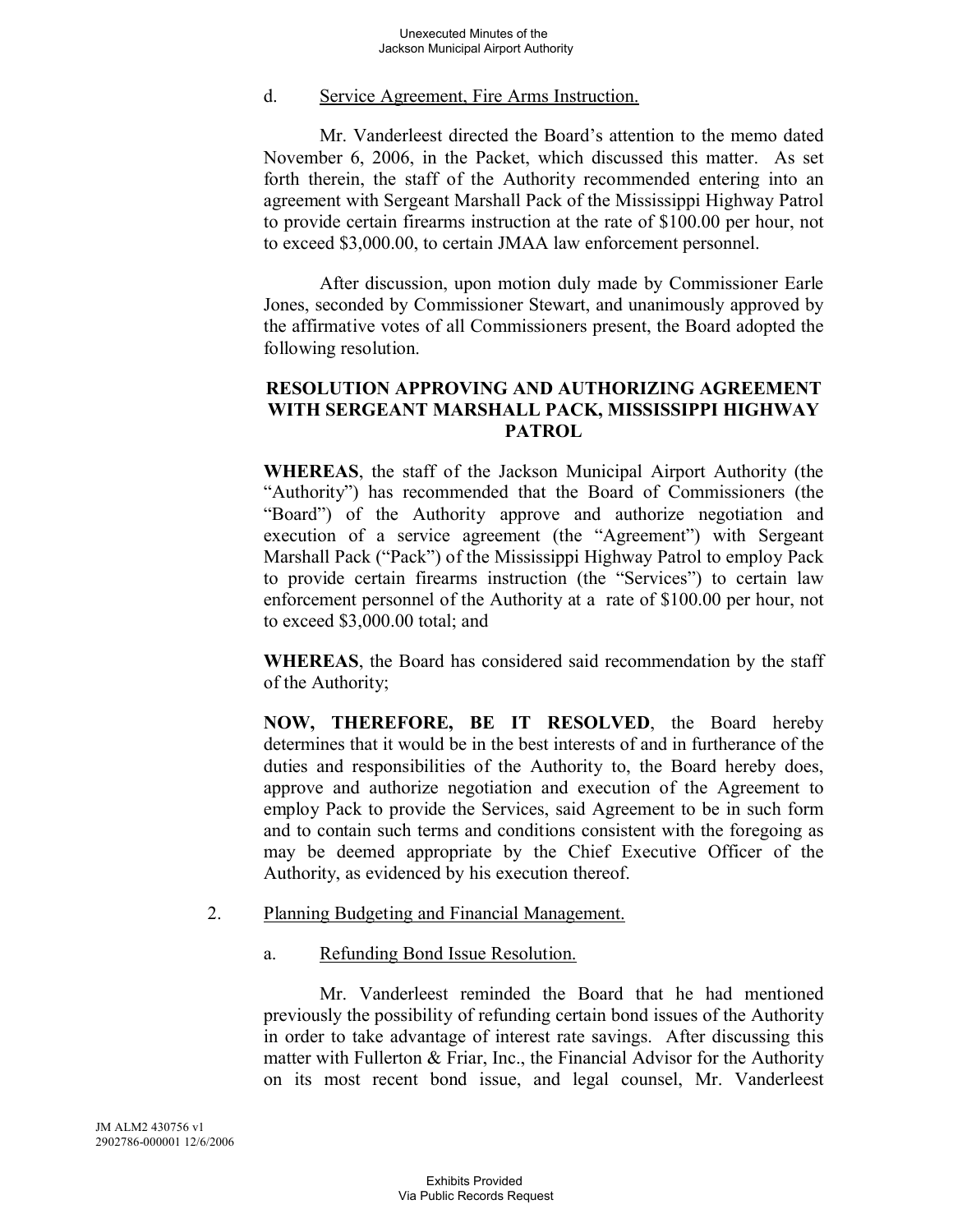recommended that the Board approve and authorize the issuance of a series of refunding bonds to refund certain bonds issued by the Authority in 1996 and 1998. Mr. Vanderleest and Mr. Moore then discussed the structure and expected savings of the proposed refunding bond issue.

During discussion, Mr. Vanderleest recommended that the Authority designate (i) Fullerton and Friar, Inc. to be the Authority's Financial Advisor for the refunding bond issue; (ii) Baker, Donelson, Bearman, Caldwell, and Berkowitz, PC to be Bond Counsel for the refunding bond issue; and (iii) Morgan Keegan to be the underwriter for the refunding bond issue.

Thereupon, Commissioner Earle Jones offered and moved for adoption of the following resolution:

## **RESOLUTION AUTHORIZING AND DIRECTING PREPARATIONS FOR THE ISSUANCE OF ONE OR MORE SERIES OF JACKSON MUNICIPAL AIRPORT AUTHORITY REFUNDING BONDS; AUTHORIZING THE SALE OF SUCH REFUNDING BONDS; DIRECTING THE PREPARATION AND DISTRIBUTION OF A PRELIMINARY OFFICIAL STATEMENT IN CONNECTION WITH SAID REFUNDING BONDS; AND FOR RELATED PURPOSES**

**WHEREAS**, the Board of Commissioners of the Jackson Municipal Airport Authority (the "Governing Body"), acting for and on behalf of the Jackson Municipal Airport Authority ("JMAA"), is authorized by Sections 61-3-1, *et seq.*, Mississippi Code of 1972, as amended (the "Act"), to issue refunding bonds of JMAA for the purpose of refinancing outstanding prior obligations of JMAA at more favorable interest rates and to provide flexibility to JMAA in the financing of its projects; and

**WHEREAS**, JMAA, acting by and through the Governing Body, has heretofore and, from time to time, issued various series of prior obligations of JMAA for the principal purpose of financing and/or refinancing the acquisition and/or improvements of various capital projects of JMAA; and

**WHEREAS**, the Act authorizes the Governing Body, among other things, to provide for the terms and details of such refunding bonds, to sell such refunding bonds at public or private sale (which sale shall be on such terms and in such manner as the Governing Body shall determine to be in JMAA's best interest), to make arrangements for the retirement of such prior obligations of JMAA which are to be refinanced with the proceeds of such refunding bonds and to make other arrangements relating to such refunding bonds; and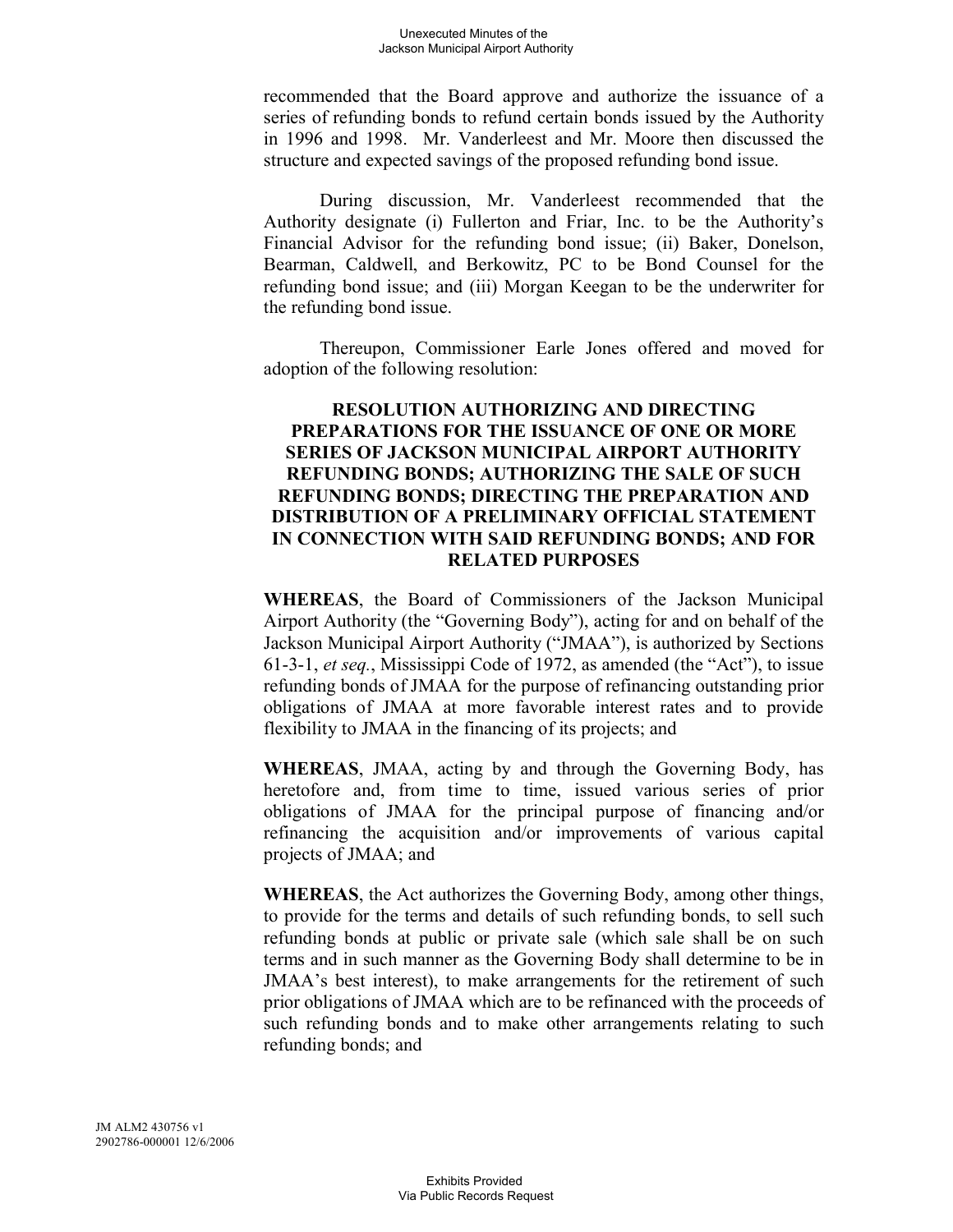**WHEREAS**, the Governing Body desires to refund for interest rate savings all or a portion of the following prior obligations of JMAA:

- (1) \$8,095,000 Jackson Municipal Airport Authority Airport Revenue Bonds, Series 1996, dated December 1, 1996; and
- (2) \$12,920,000 Jackson Municipal Airport Authority Airport Revenue Bonds, Series 1998A, dated March 15, 1998 (collectively, the "Prior Obligations"); and

**WHEREAS**, the refunding of the Prior Obligations will satisfy all of the applicable requirements of the Act, result in the enhancement of JMAA's annual cash flow and provide flexibility to JMAA in the financing of its projects;

**NOW, THEREFORE, BE IT RESOLVED BY THE BOARD OF COMMISSIONERS OF THE JACKSON MUNICIPAL AIRPORT AUTHORITY, ACTING FOR AND ON BEHALF OF THE JACKSON MUNICIPAL AIRPORT AUTHORITY, IN A SPECIAL MEETING ON NOVEMBER 20, 2006, AS FOLLOWS:**

**SECTION 1.** This resolution is adopted pursuant to the Act and the Constitution and laws of the State of Mississippi (the "State").

**SECTION 2.** The Chairman of the Board of Commissioners of JMAA (the "Chairman") and the Chief Executive Officer of JMAA (the "CEO") are each hereby appointed representatives of JMAA (the "Representatives") for the purposes of preparing, on behalf of JMAA, for the sale and issuance of one or more series of refunding bonds of JMAA (the "Refunding Bonds") in accordance with the terms and provisions of this resolution and the applicable requirements of the Act, said Refunding Bonds to be issued to refund and defease all or a portion of the Prior Obligations.

**SECTION 3.** Baker, Donelson, Bearman, Caldwell & Berkowitz, PC is hereby selected to serve as bond counsel ("Bond Counsel") and as counsel to JMAA ("JMAA's Counsel") in connection with the sale and issuance of the Refunding Bonds.

**SECTION 4.** Fullerton & Friar, Inc. is hereby selected to serve as Financial Advisor ("Financial Advisor") to JMAA in connection with the sale and issuance of the Refunding Bonds.

**SECTION 5.** Morgan Keegan & Company, Inc. (the "Underwriter") is hereby selected to serve as the underwriter and purchaser of the Refunding Bonds in connection with the sale and issuance of the Refunding Bonds.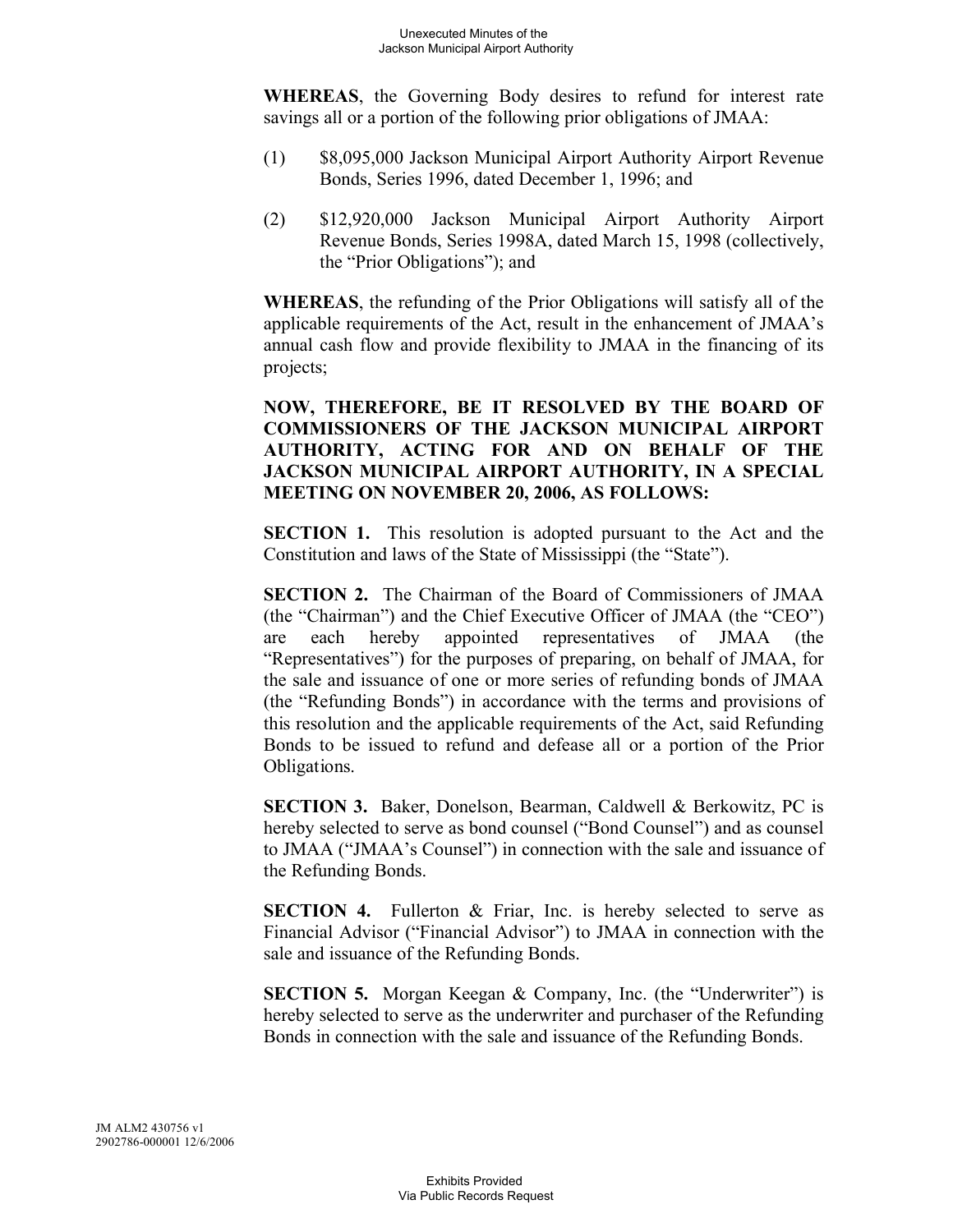**SECTION 6.** The Representatives, Bond Counsel, JMAA's Counsel, the Financial Advisor and the Underwriter are hereby authorized and directed to carry out their respective responsibilities as set forth in this resolution; provided that none of the actions of the Representatives, Bond Counsel, JMAA's Counsel, the Financial Advisor or the Underwriter shall be binding on the Governing Body unless and until approved and ratified by the Governing Body at a subsequent meeting duly called and held; and provided, further, that the Refunding Bonds shall not be issued unless all of the applicable requirements of the Act are met and, in addition, the net present value savings from the transaction shall be at least 3% of the principal amount of the Prior Obligations being refunded, calculated after taking into account all costs of issuance of the transaction.

**SECTION 7.** The Representatives, the Financial Advisor and Bond Counsel are hereby authorized and directed to prepare a Preliminary Official Statement (the "Preliminary Official Statement") relating to the Refunding Bonds and the Prior Obligations in substantially the same form as, and containing substantially the same information as, JMAA's most recent final Official Statement, with such changes as shall be appropriate to reflect the proposed terms of the Refunding Bonds and JMAA's current financial situation and such other changes as shall be appropriate to comply with all federal and State securities laws.

**SECTION 8.** Bond Counsel and JMAA's Counsel are hereby authorized and directed to prepare the form for all legal documents necessary and appropriate for the Governing Body to adopt or enter into in order to authorize the sale and issuance of the Refunding Bonds and to provide for the disposition of the proceeds of the Refunding Bonds to affect the refunding and defeasance of all or a portion of the Prior Obligations, including, without limitation, the form of the Governing Body's resolution providing for the sale and issuance of the Refunding Bonds and the form of an escrow trust agreement, if required, to be entered into by and between JMAA and a bank qualified to serve as escrow agent. Bond Counsel, JMAA's Counsel and the Financial Advisor are hereby further authorized and directed to provide such advice and assistance as shall be requested by the Representatives in connection with the Representatives fulfilling their duties under this resolution.

**SECTION 9.** Subject to the approval of the Representatives, the Underwriter is hereby authorized to use the Preliminary Official Statement in connection with the public offering of the Refunding Bonds.

**SECTION 10.** Subject to the limitations of Section 6 of this resolution, the Representatives are hereby authorized and directed (a) to take such actions and do such things as they shall deem appropriate and lawful to expedite the sale and issuance of the Refunding Bonds, (b) to authorize Bond Counsel, JMAA's Counsel, the Financial Advisor, and the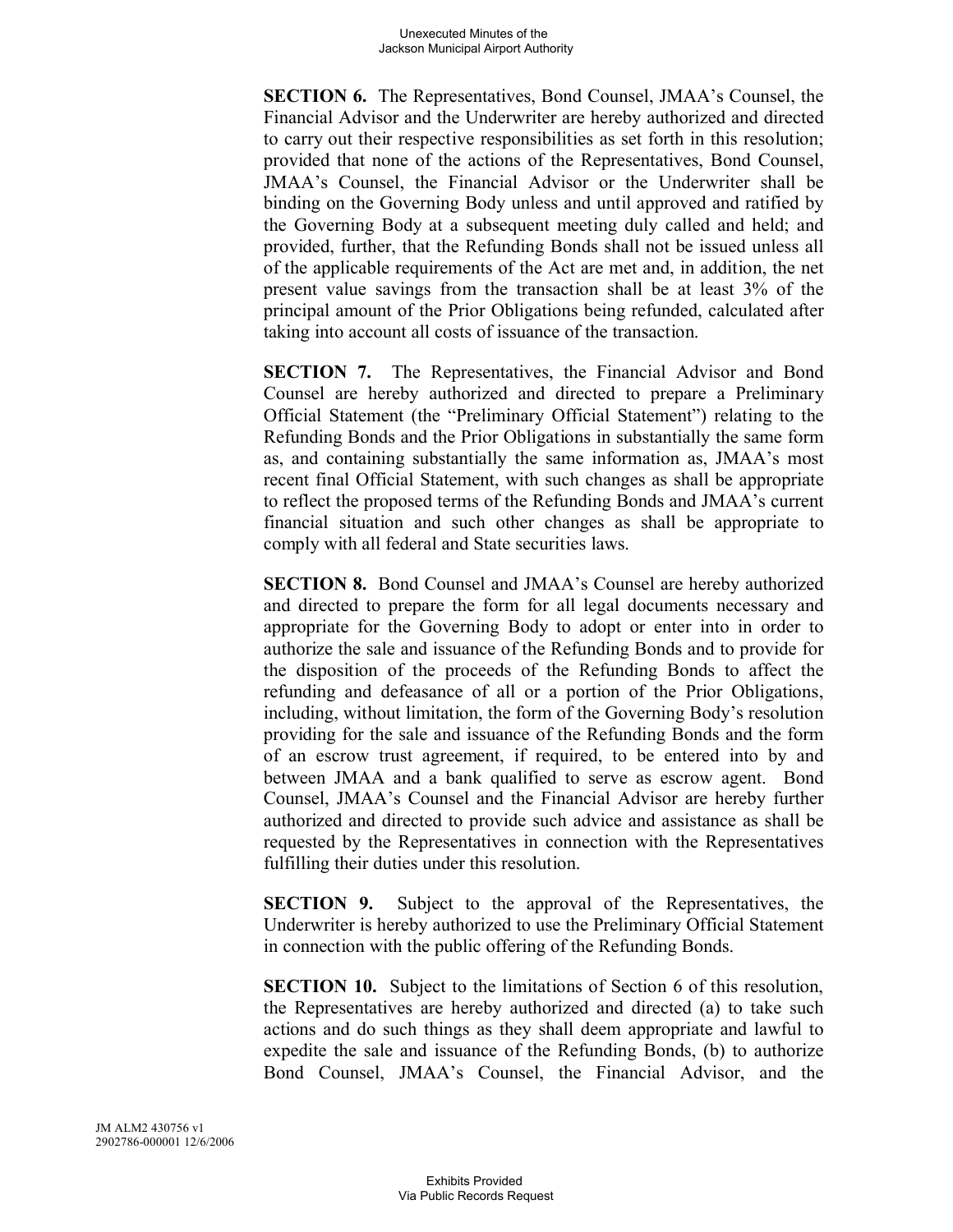Underwriter to take such actions and do such things as the Representatives shall deem appropriate and lawful to expedite the sale and issuance of the Refunding Bonds, (c) to take such actions and do such things as the Representatives shall deem appropriate to comply with the applicable requirements of the Act and (d) to take such actions and do such things as the Representatives shall deem appropriate and lawful to refund and defease all or a portion of the Prior Obligations.

**SECTION 11.** If any one or more of the provisions of this resolution shall, for any reason, be held to be illegal or invalid, such illegality or invalidity shall not affect any of the other provisions of this resolution, but this resolution shall be construed and enforced as if such illegal or invalid provision or provisions had not been contained herein.

**SECTION 12.** This resolution shall take effect immediately and all resolutions and orders, or parts thereof, in conflict herewith, to the extent of such conflict, are repealed.

Commissioner Glover seconded the motion to adopt the foregoing resolution, and the question being put to a roll call vote, the result was as follows:

| Commissioner J. R. Jones voted:    | Aye |
|------------------------------------|-----|
| Commissioner Earle Jones voted:    | Aye |
| Commissioner Glenda Glover voted:  | Aye |
| Commissioner Johnnie Patton voted: | Aye |
| Commissioner Sylvia Stewart voted: | Aye |

The motion having received the affirmative vote of a majority of the members of the Board of Commissioners present, being a quorum of said Board of Commissioners, the Chairman declared the motion carried and the resolution adopted, this  $20<sup>th</sup>$  day of November, 2006.

b. Professional Service Agreement. Ricondo & Associates, Rates and Charges Methodology Review and Update.

Mr. Vanderleest directed the Board's attention to the memo dated November 15, 2006, in the Packet, which discussed this matter. As set forth therein, the staff recommended entering into a new professional services agreement with Ricondo & Associates ("Ricondo") to analyze alternative airline rate-making methodologies and determine whether the Authority should change its current rate-setting methodology, at a cost estimated to be approximately \$29,000.00, plus expenses.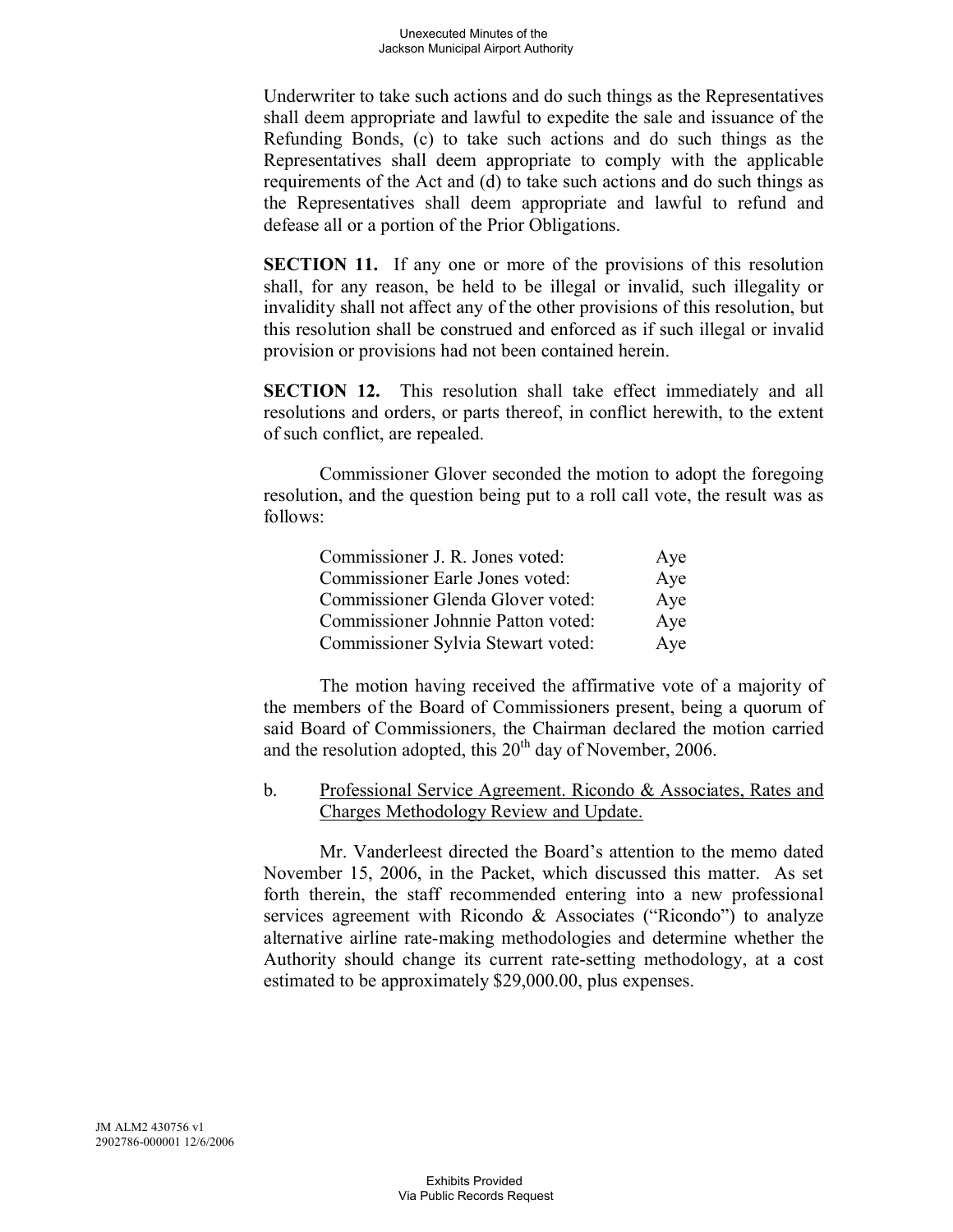After discussion, upon motion duly made by Commissioner Earle Jones, seconded by Commissioner Glover, and unanimously approved by the affirmative votes of all Commissioners present, the Board adopted the following resolution.

# **RESOLUTION APPROVING AND AUTHORIZING AGREEMENT WITH RICONDO & ASSOCIATES FOR ANALYSIS OF ALTERNATIVE AIRLINE RATE-SETTING METHODOLOGIES**

**WHEREAS**, the staff of the Jackson Municipal Airport Authority (the "Authority") has recommended that the Board of Commissioners (the "Board") of the Authority approve and authorize negotiation and execution of an agreement (the "Agreement") with Ricondo & Associates ("Ricondo") for certain professional services, including an analysis and recommendations regarding alternative airline rate-making methodologies (the "Services"), at a cost estimated to be approximately \$29,000.00, plus out-of-pocket expenses, as more particularly described in that certain memorandum dated November 15, 2006 (the "Memorandum"), a copy of which is (i) included in the packet distributed to the Board prior to the Special Meeting of the Board on November 20, 2006, and (ii) incorporated herein by reference,; and

**WHEREAS**, the Board has reviewed the Memorandum and considered said recommendation by the staff of the Authority;

**NOW, THEREFORE, BE IT RESOLVED**, the Board hereby determines that it would be in the best interests of and in furtherance of the duties and responsibilities of the Authority to, the Board hereby does, approve and authorize negotiation and execution of the Agreement to employ Ricondo to provide the Services, said Agreement to be in such form and to contain such terms and conditions consistent with the foregoing as may be deemed appropriate by the Chief Executive Officer of the Authority, as evidenced by his execution thereof.

3. Information Management Systems.

# a. Renewal of Annual Service and Warranty Agreement, M/A-COM.

Mr. Vanderleest directed the Board's attention to the memo dated November 15, 2006, in the Packet, which discussed this matter. As set forth therein, the staff of the Authority recommended that the Board approve and authorize renewal of the annual service and warranty agreement with M/A COM for repair and replacement of radio system component parts, at an estimated annual cost of approximately \$74, 880.00.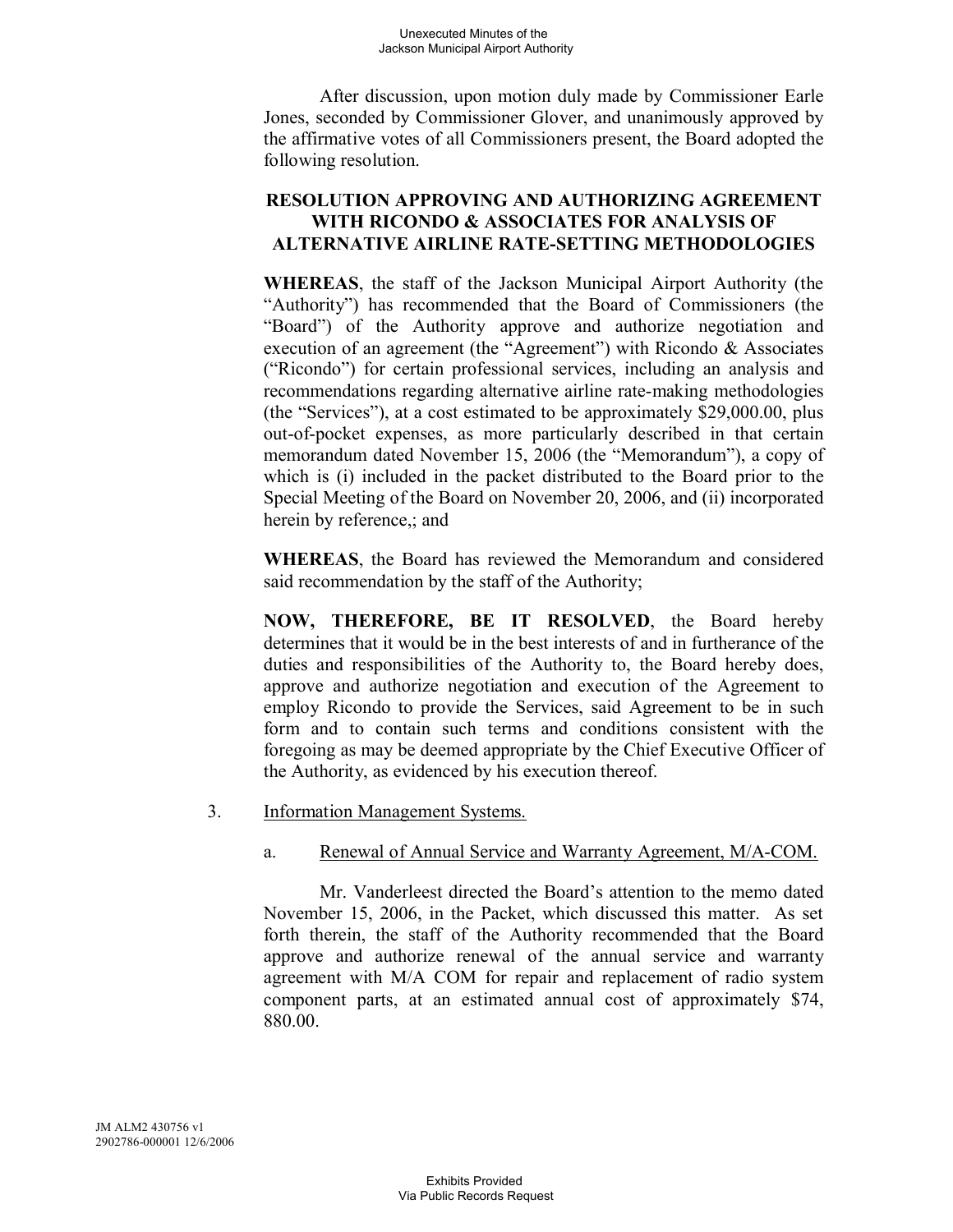After discussion, upon motion duly made by Commissioner Glover, seconded by Commissioner Earle Jones, and unanimously approved by the affirmative votes of all Commissioners present, the Board adopted the following resolution.

# **RESOLUTION APPROVING AND AUTHORIZING RENEWAL OF ANNUAL SERVICE AND WARRANTY AGREEMENT WITH M/A COM, INC.**

**WHEREAS**, the staff of the Jackson Municipal Airport Authority (the "Authority") has recommended that the Board of Commissioners (the "Board") of the Authority approve and authorize renewal of the annual service and warranty agreement (the "Renewal Agreement") with M/A COM, Inc. ("M/A COM") for repair and replacement of radio system component parts (the "Services") at an estimated annual cost of approximately \$74,880.00, as more particularly described in that certain memorandum dated November 15, 2006 (the "Memorandum"), a copy of which is (i) included in the packet distributed to the Board prior to the Special Meeting of the Board on November 20, 2006, and (ii) incorporated herein by reference; and

**WHEREAS**, the Board has reviewed the Memorandum and considered said recommendation by the staff of the Authority;

**NOW, THEREFORE, BE IT RESOLVED**, the Board hereby determines that it would be in the best interests of and in furtherance of the duties and responsibilities of the Authority to, the Board hereby does, approve and authorize negotiation and execution of the Renewal Agreement with M/A COM for the Services, said Renewal Agreement to be in such form and to contain such terms and conditions consistent with the foregoing as may be deemed appropriate by the Chief Executive Officer of the Authority, as evidenced by his execution thereof.

b. Authorization to Purchase Equipment, 800/700 MHz Portable Radios and System Upgrade Software and Hardware.

Mr. Vanderleest directed the Board's attention to the memo dated November 15, 2006, in the Packet, which discussed this matter. As set forth therein, the staff of the Authority recommended that the Board approve and authorize the sole source procurement of 68 new 800/700 MHz radios from M/A COM, Inc. In accordance with applicable law, Mr. Vanderleest submitted to the Board a Certificate regarding the proposed noncompetitive procurement of said radios. A copy of said Certificate is included as an exhibit to the minutes of the Meeting.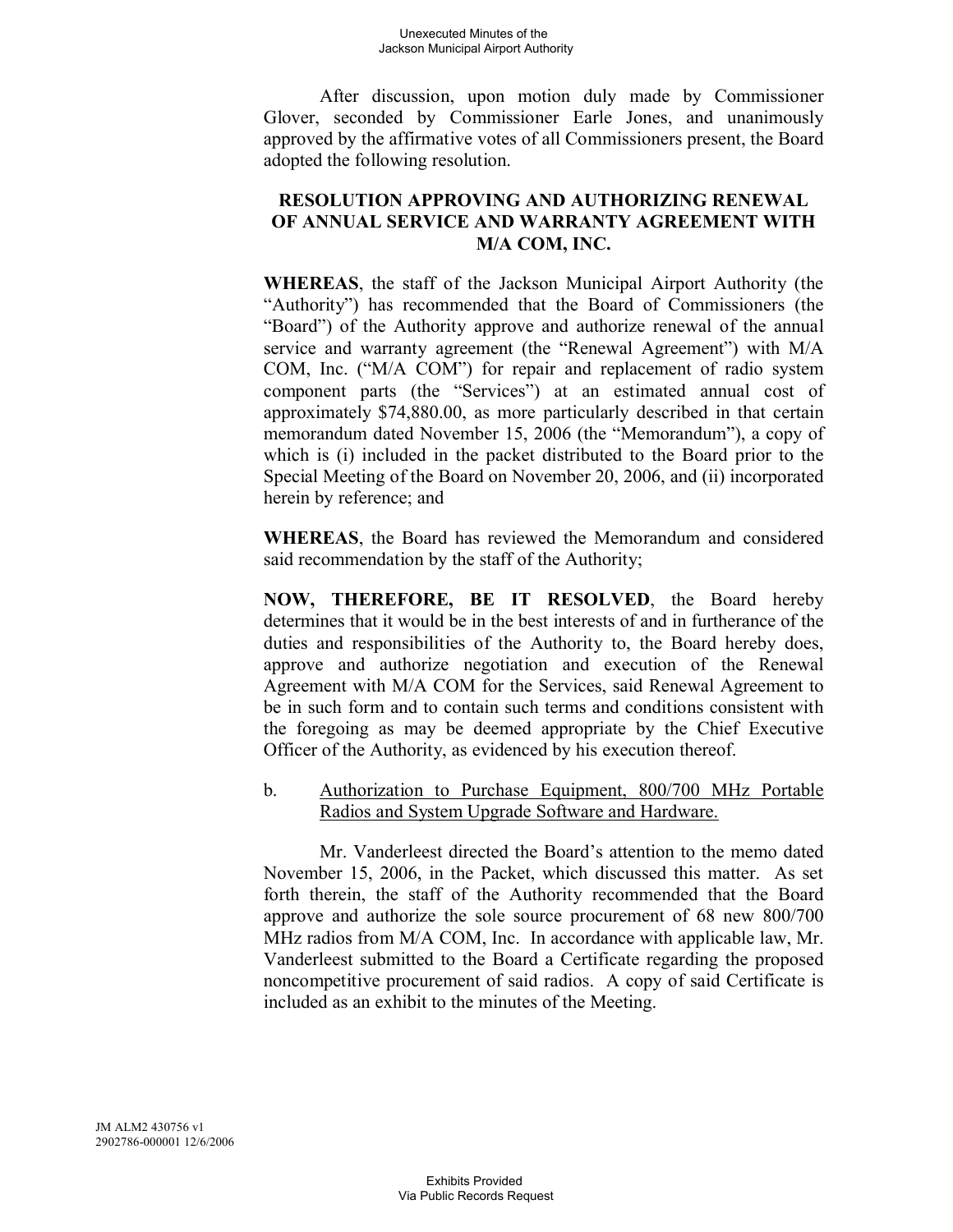After discussion, upon motion duly made by Commissioner Glover, seconded by Commissioner Earle Jones, and unanimously approved by the affirmative votes of all Commissioners present, the Board adopted the following resolution.

# **RESOLUTION APPROVING AND AUTHORIZING SOLE SOURCE, NONCOMPETITIVE PROCUREMENT OF 800/700 MHZ RADIOS FROM M/A COM, INC.**

**WHEREAS**, the staff of the Jackson Municipal Airport Authority (the "Authority") has recommended that the Board of Commissioners (the "Board") of the Authority approve and authorize the sole source, noncompetitive procurement of sixty-eight (68) new 800/700 MHz radios (the "Radios") from M/A COM, Inc. ("M/A COM") at an estimated cost of \$219,000.00, and has advised the Board that the proposed purchase price is below the price posted for Radios on the State Express Products List, as more particularly described in that certain memorandum dated November 15, 2006 (the "Memorandum"), a copy of which is (i) included in the packet distributed to the Board prior to the Special Meeting of the Board on November 20, 2006, and (ii) incorporated herein by reference; and

**WHEREAS**, in accordance with applicable law, the Chief Executive Officer of the Authority has submitted to the Board a certain Certificate Regarding Purchase of Noncompetitive Items (800/700 MHz radios) Available from One Source Only (the "Certificate"), a copy of said Certificate being (i) attached to the minutes of the Special Meeting of the Board on November 20, 2006 and (ii) incorporated herein by reference; and

**WHEREAS**, the Board has reviewed the Memorandum and Certificate and has considered said recommendation by the staff of the Authority;

**NOW, THEREFORE, BE IT RESOLVED**, the Board hereby determines that it would be in the best interests of and in furtherance of the duties and responsibilities of the Authority to, and the Board hereby does, (i) accept the Certificate and (ii) approve and authorize the sole source, noncompetitive purchase of the Radios from M/A COM as set out in the Certificate.

# c. Donation of Surplus Computer Equipment to Jackson State University.

Mr. Vanderleest directed the Board's attention to the memo dated November 14, 2006, in the Packet, which discussed this matter. As set forth therein, the staff of the Authority recommended that the Board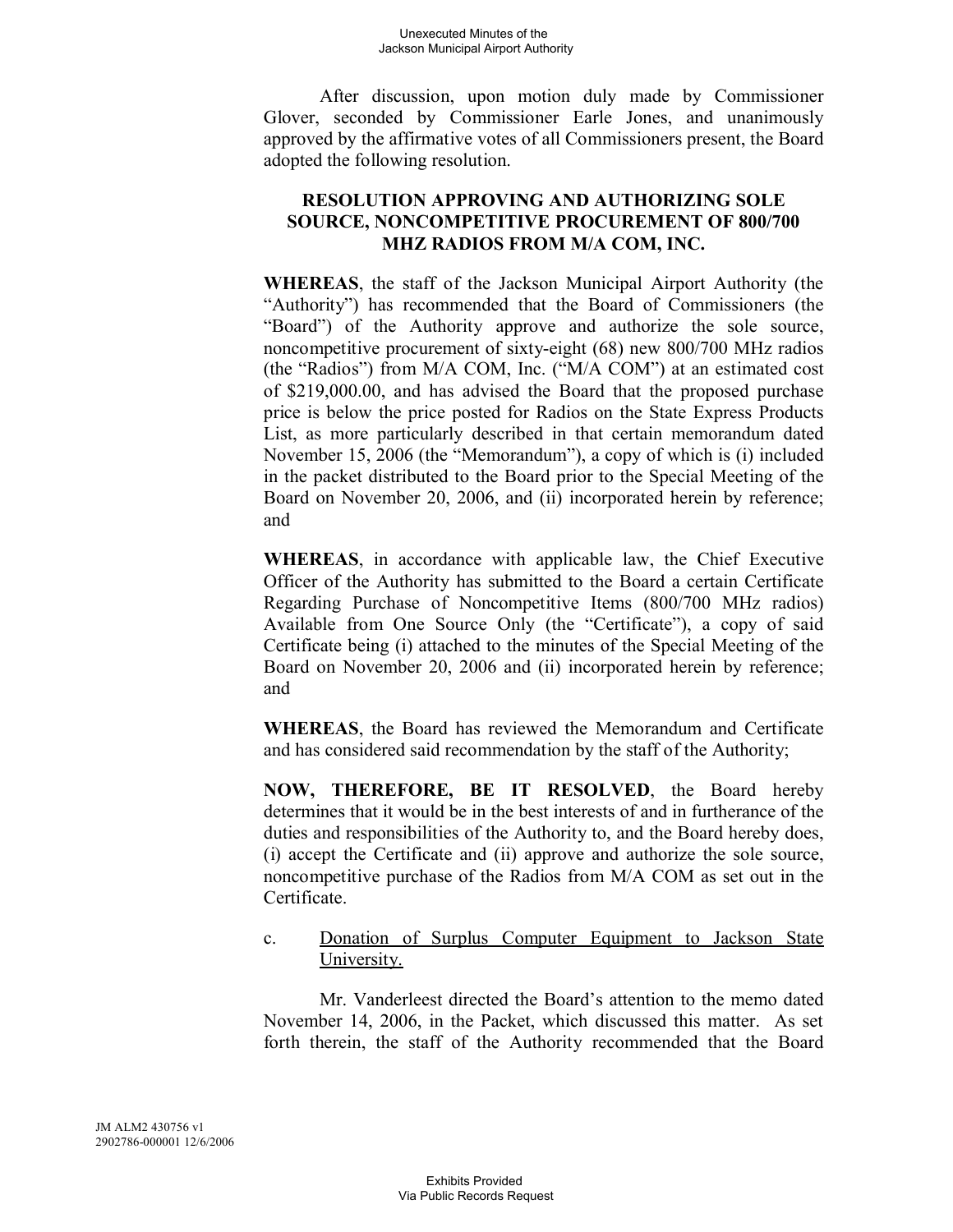approve and authorize the donation of certain computer equipment deemed surplus to Jackson State University.

After discussion, upon motion duly made by Commissioner Glover, seconded by Commissioner Stewart, and unanimously approved by the affirmative votes of all Commissioners present, the Board adopted the following resolution.

## **RESOLUTION DECLARING CERTAIN COMPUTER EQUIPMENT TO BE SURPLUS AND APPROVING AND AUTHORIZING DONATION OF CERTAIN COMPUTER EQUIPMENT TO JACKSON STATE UNIVERSITY**

**WHEREAS**, the staff of the Jackson Municipal Airport Authority (the "Authority") has advised the Board of Commissioners (the "Board") of the Authority that certain computer equipment and peripherals (the "Computer Equipment") are no longer needed by the Authority for the conduct of its business and should be declared surplus, and has further recommended to the Board that the Computer Equipment should be donated to Jackson State University ("JSU") as part of its computer recycling program, as more particularly described in that certain memorandum dated November 14, 2006 (the "Memorandum"), a copy of which is (i) included in the packet distributed to the Board prior to the Special Meeting of the Board on November 20, 2006, and (ii) incorporated herein by reference; and

**WHEREAS**, the Board has reviewed the Memorandum and considered said recommendation by the staff of the Authority;

**NOW, THEREFORE, BE IT RESOLVED**, the Board hereby finds and determines that (i) the Computer Equipment is surplus and no longer needed for Authority purposes and is not to be used in the Authority's operations; (ii) JSU has expressed a need for the Computer Equipment; and (iii) the donation of the Computer Equipment to JSU will promote and foster the development and improvement of the Authority, the community in which it is located, JSU, and the civic, social, educational, cultural, moral, economic or industrial welfare thereof; and

**RESOLVED, FURTHER,** the Board hereby approves and authorizes the donation of the Computer Equipment to JSU, subject to proper documentation in accordance with applicable law.

### d. Telephone and Data Services. JEIA and HKS: Authorization to Negotiate Agreement.

Mr. Vanderleest directed the Board's attention to the memorandum dated November 16, 2006, in the Packet, which described this matter. As set forth therein, the staff of the Authority recommended that the Board approve and authorize negotiation and execution of an agreement with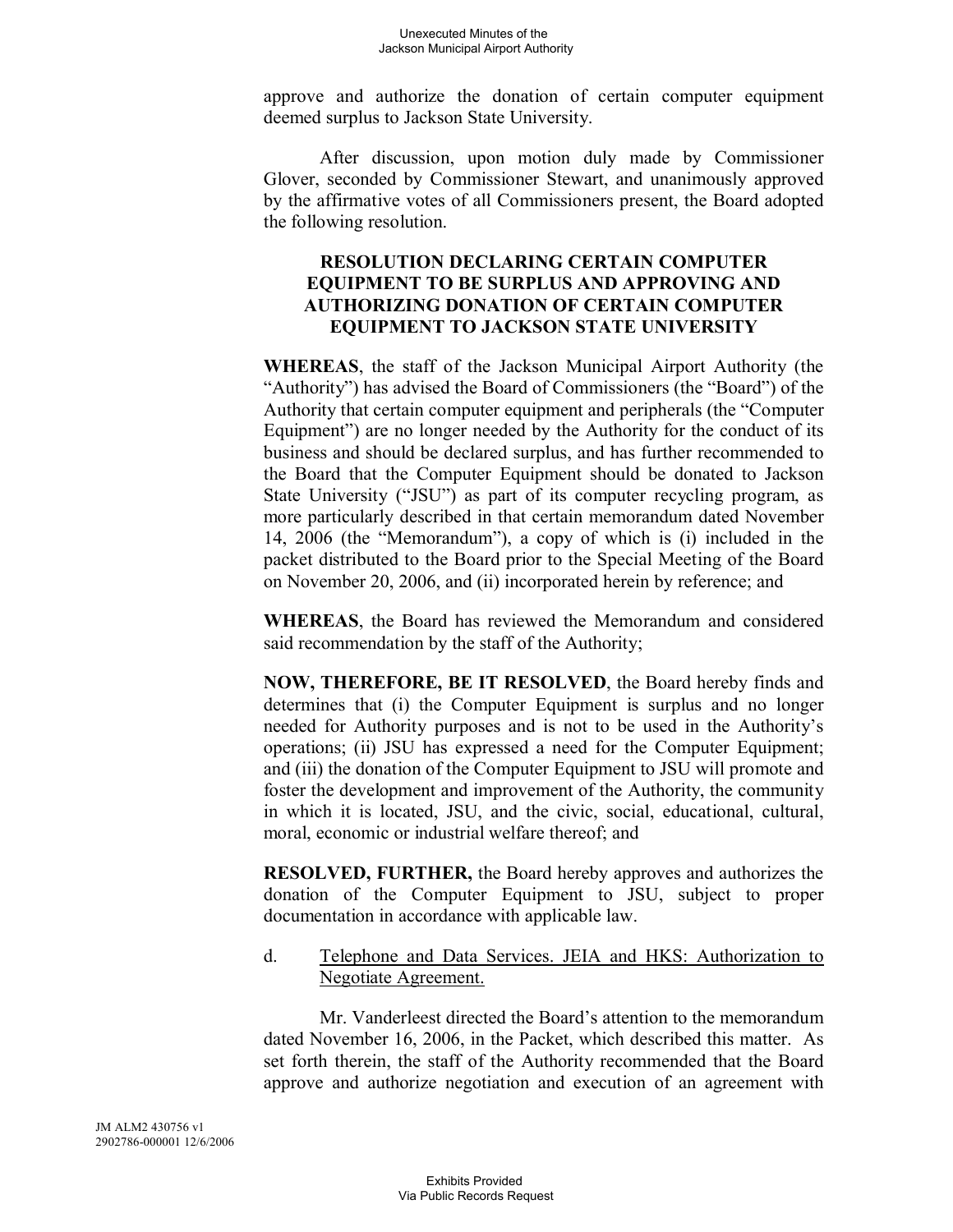BellSouth for telephone service at JEIA and Hawkins Field at a total annual cost of \$23,888.63.

After discussion, upon motion duly made by Commissioner Stewart, seconded by Commissioner Earle Jones, and unanimously approved by the affirmative votes of all Commissioners present, the Board adopted the following resolution.

# **RESOLUTION APPROVING AND AUTHORIZING AGREEMENT WITH BELLSOUTH FOR TELEPHONE SERVICE AT JACKSON-EVERS INTERNATIONAL AIRPORT AND HAWKINS FIELD**

**WHEREAS**, the staff of the Jackson Municipal Airport Authority (the "Authority") has recommended that the Board of Commissioners (the "Board") of the Authority approve and authorize entering into an agreement (the "Agreement") with BellSouth for the purpose of providing telephone service at Jackson-Evers International Airport and Hawkins Field (the "Service") at a total cost estimated to be approximately \$23,888.63, as more particularly set forth in that certain memorandum dated November 16, 2006 (the "Memorandum"), a copy of which is (i) included in the packet distributed to the Board prior to the November 20, 2006, Special Monthly Meeting of the Board and (ii) incorporated herein by reference; and

**WHEREAS**, the Board has reviewed the Memorandum and considered said recommendation by the staff of the Authority;

**NOW, THEREFORE, BE IT RESOLVED**, the Board hereby determines that it would be in the best interests of and in furtherance of the duties and responsibilities of the Authority to, and the Board hereby does, approve and authorize negotiation and execution of the Agreement with BellSouth for the Services, said Agreement to be in such form and to contain such terms and conditions consistent with the foregoing as may be deemed appropriate by the Chief Executive Officer of the Authority, as evidenced by his execution thereof.

4. Infrastructure Development and Project Management.

### a. JMAA Contract No. 003-05-208, Terminal Renovations, JEIA: Change Order No. 25.

Mr. Vanderleest directed the Board's attention to the memorandum dated November 9, 2006, which described this matter, and Change Order No. 25, as found in the Packet. As set forth therein, Canizaro Cawthon Davis, the project design consultant, and the staff of the Authority recommended approval and accomplishment of Change Order No. 25 to Contract No. 003-05-208, which would increase the contract cost by \$52,466.20, but add no days for completion of the Project, in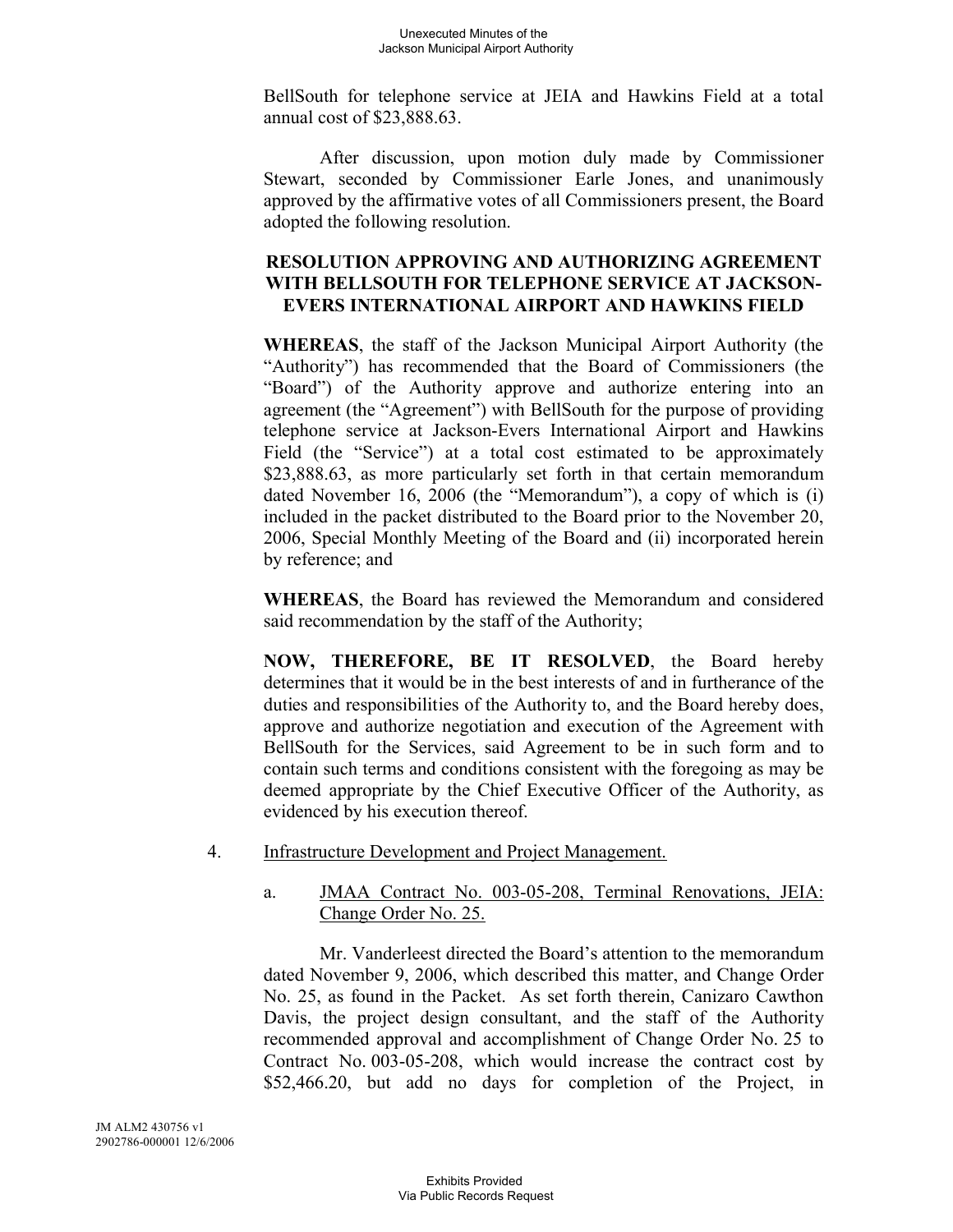consideration for certain additional work more particularly described in Change Order No. 25.

After discussion, upon motion duly made by Commissioner Earle Jones, seconded by Commissioner Stewart, and unanimously approved by the affirmative votes of all Commissioners present, the Board adopted the following resolution.

# **RESOLUTION APPROVING AND AUTHORIZING EXECUTION AND ACCOMPLISHMENT OF CHANGE ORDER NO. 25, CONTRACT NO. 003-05-208, TERMINAL RENOVATIONS, JACKSON-EVERS INTERNATIONAL AIRPORT**

**WHEREAS**, the Jackson Municipal Airport Authority (the "Authority") previously entered into an agreement identified as Contract No. 003-05- 208 (the "Contract") with W. G. Yates and Sons Construction Co. for terminal renovations at Jackson-Evers International Airport (the "Project"); and

**WHEREAS**, Canizaro Cawthon Davis ("CCD"), the Project design consultant, and the staff of the Authority have recommended that the Board of Commissioners (the "Board") of the Authority approve and authorize execution and accomplishment of a certain Change Order No. 25, which would increase the cost of the Project by \$52,466.20, in consideration for certain additional work more particularly described in Change Order No. 25, a copy of said Change Order No. 25 being (i) included in the packet distributed to the Board prior to the November 20, 2006, Special Monthly Meeting of the Board and (ii) incorporated herein by reference; and

**WHEREAS**, the Board has reviewed Change Order No. 25 and considered said recommendation by CCD and the staff of the Authority;

**NOW, THEREFORE, BE IT RESOLVED**, the Board hereby determines that it would be in the best interests of and in furtherance of the duties and responsibilities of the Authority to, and the Board hereby does, approve and authorize execution and accomplishment of Change Order No. 25 to Contract No. 003-05-208.

### b. JMAA Contract No. 005-05-220. Parking Garage Expansion, JEIA: Change Order No. 11.

Mr. Vanderleest directed the Board's attention to the memorandum dated November 9, 2006, which described this matter, and Change Order No. 11, as found in the Packet. As set forth therein, Mr. Vanderleest said that the staff of the Authority and Walker Parking Consultants ("Walker"), the Authority's professional consultant for this project, recommended approval and accomplishment of Change Order No. 11 to Contract No.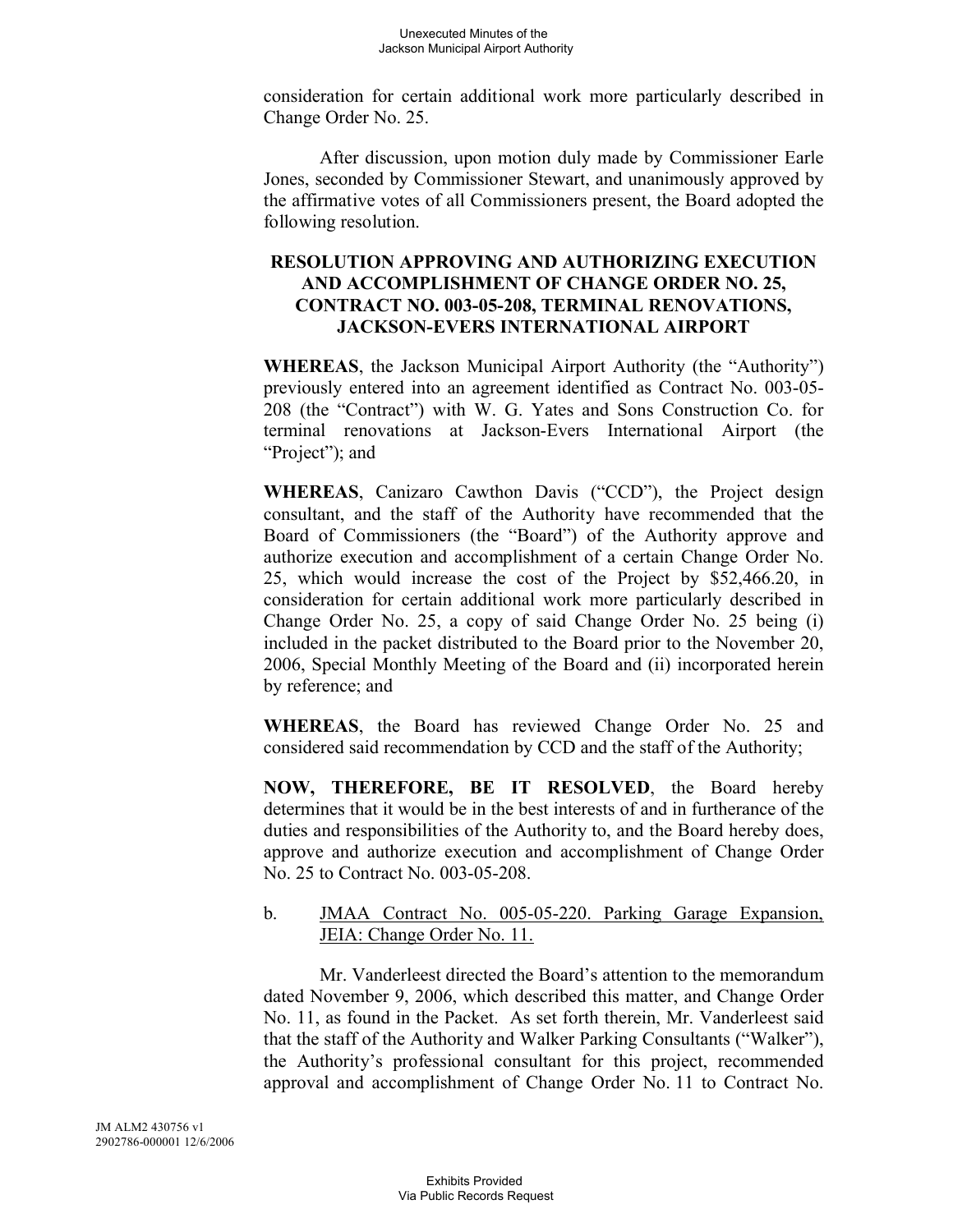005-05-220, which would increase the contract cost by \$21,434.00, but add no days for completion of the Project, in consideration for certain additional work more particularly described in Change Order No. 11.

After discussion, upon motion duly made by Commissioner Stewart, seconded by Commissioner Glover, and unanimously approved by the affirmative votes of all Commissioners present, the Board adopted the following resolution.

# **RESOLUTION APPROVING AND AUTHORIZING EXECUTION AND ACCOMPLISHMENT OF CHANGE ORDER NO. 11, CONTRACT NO. 005-05-220, PARKING GARAGE EXPANSION, JACKSON-EVERS INTERNATIONAL AIRPORT**

**WHEREAS,** the Jackson Municipal Airport Authority (the "Authority") previously entered into a certain agreement identified as Contract No. 005- 05-220 (the "Contract") with Yates/Brashears for expansion of the parking garage at Jackson-Evers International Airport (the "Project"); and

**WHEREAS**, Walker Parking Consultants ("Walker"), the Authority's professional consultant for the Project, and the staff of the Authority have recommended that the Board of Commissioners (the "Board") of the Authority approve and authorize execution and accomplishment of a certain Change Order No. 11 to the Contract, which would increase the cost of the Project by \$21,434.00, as more particularly described in that certain Change Order No. 11, a copy of said Change Order No. 11 being (i) included in the packet distributed to the Board prior to the November 20, 2006, Special Monthly Meeting of the Board and (ii) incorporated herein by reference; and

**WHEREAS,** the Board has reviewed Change Order No. 11 and considered said recommendation by Walker and the staff of the Authority;

**NOW, THEREFORE, BE IT RESOLVED,** the Board hereby determines that it would be in the best interests of and in furtherance of the duties and responsibilities of the Authority to, and the Board hereby does, approve and authorize execution and accomplishment of Change Order No. 11 to Contract No. 005-05-220.

### c. JMAA Contract No. 017-06-249. Signage Related to Parking Garage Expansion, JEIA: Change Order No. 3.

Mr. Vanderleest directed the Board's attention to the memo dated November 9, 2006, in the Packet, which discussed this matter, and Change Order No. 3, as found in the Packet. As set forth therein, Walker Parking Consultants ("Walker"), the Authority's professional consultant for this project, and the staff of the Authority recommended approval and accomplishment of Change Order No. 3 to Contract No. 017-06-249,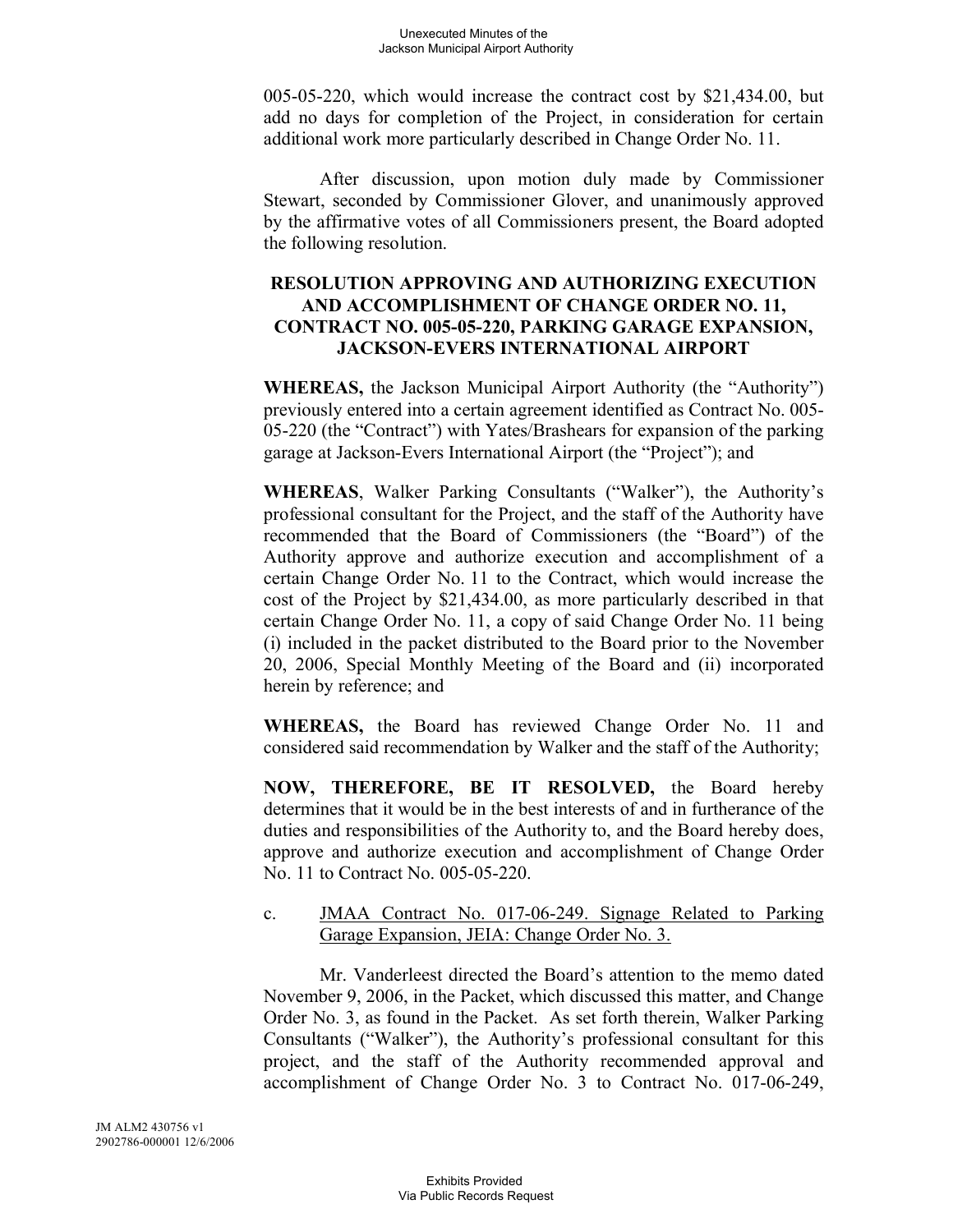which would decrease the contract cost by \$25,950.00, in consideration for certain additional work and credits more particularly described in Change Order No. 3.

After discussion, upon motion duly made by Commissioner Glover, seconded by Commissioner Stewart, and unanimously approved by the affirmative votes of all Commissioners present, the Board adopted the following resolution.

# **RESOLUTION APPROVING AND AUTHORIZING EXECUTION AND ACCOMPLISHMENT OF CHANGE ORDER NO. 3, CONTRACT NO. 017-06-249, SIGNAGE FABRICATION, INSTALLATION AND RELATED SERVICES, JACKSON-EVERS INTERNATIONAL AIRPORT**

**WHEREAS**, the Jackson Municipal Airport Authority (the "Authority") previously entered into a certain agreement identified as Contract No. 017- 06-249 (the "Contract") with 1-Stop Sign & Safety for signage fabrication, installation and related services at Jackson-Evers International Airport (the "Project"); and

**WHEREAS**, Walker Parking Consultants ("Walker"), the Authority's professional consultant for the Project, and the staff of the Authority have recommended that the Board of Commissioners (the "Board") of the Authority approve and authorize execution and accomplishment of a certain Change Order No. 3 to the Contract, which would decrease the cost of the Project by \$25,950.00, in consideration for certain additional work and credits more particularly set forth in that certain Change Order No. 3, a copy of said Change Order No. 3 being (i) included in the packet distributed to the Board prior to the November 20, 2006, Special Monthly Meeting of the Board and (ii) incorporated herein by reference; and

**WHEREAS**, the Board has reviewed Change Order No. 3 and considered said recommendation by Walker and the staff of the Authority;

**NOW, THEREFORE, BE IT RESOLVED,** the Board hereby determines that it would be in the best interests of and in furtherance of the duties and responsibilities of the Authority to, and the Board hereby does, approve and authorize execution and accomplishment of Change Order No. 3 to Contract No. 017-06-249.

### d. JMAA Contract No. 028-06-267, Wall Panel Replacement and Name Change on North Concourse, JEIA: Change Order No. 1.

Mr. Vanderleest directed the Board's attention to the memo dated November 9, 2006, in the Packet, which discussed this matter, and Change Order No. 1, as found in the Packet. As set forth therein, the staff of the Authority recommended approval and accomplishment of Change Order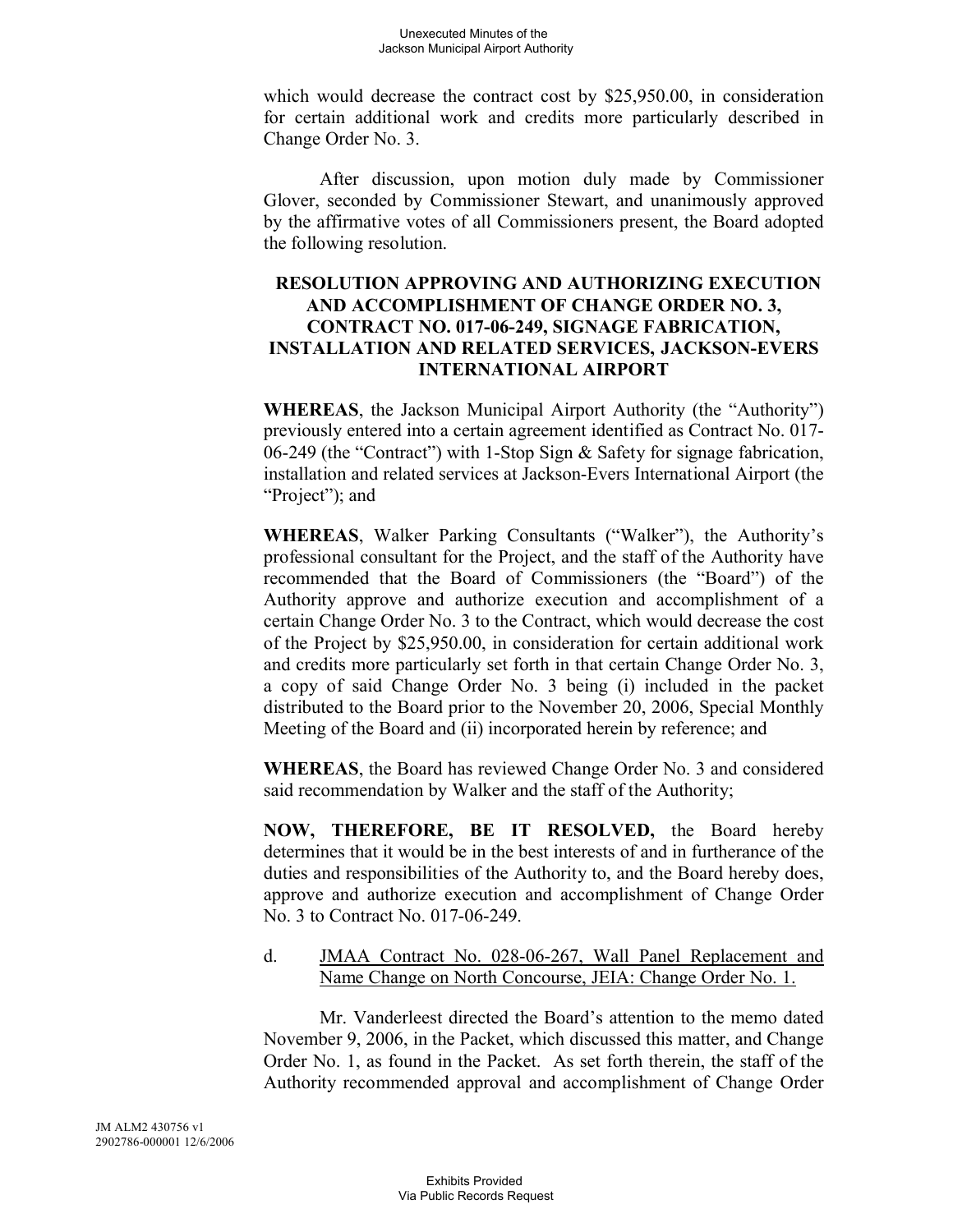No. 1 to Contract No. 028-06-267, which would increase the contract cost by \$6,887.35, but add no days for completion of the Project, in consideration for certain additional work more particularly described in Change Order No. 1.

After discussion, upon motion duly made by Commissioner Stewart, seconded by Commissioner Glover, and unanimously approved by the affirmative votes of all Commissioners present, the Board adopted the following resolution.

# **RESOLUTION APPROVING AND AUTHORIZING EXECUTION AND ACCOMPLISHMENT OF CHANGE ORDER NO. 1, CONTRACT NO. 028-06-267, WALL PANEL REPLACEMENT AND NAME CHANGE, NORTH CONCOURSE, JACKSON-EVERS INTERNATIONAL AIRPORT**

**WHEREAS**, the Jackson Municipal Airport Authority (the "Authority") previously entered into a certain agreement identified as Contract No. 028- 06-267 (the "Contract") with Lyon Construction Co., Inc. ("Lyon") for wall panel replacement and name change on the North Concourse at Jackson-Evers International Airport (the "Project"); and

**WHEREAS**, the staff of the Authority has recommended that the Board of Commissioners (the "Board") of the Authority approve and authorize execution and accomplishment of a certain Change Order No. 1 to the Contract, which would increase the cost of the Project by \$6,887.35, in consideration for certain additional work more particularly set forth in that certain Change Order No. 1, a copy of said Change Order No. 1 being (i) included in the packet distributed to the Board prior to the November 20, 2006, Special Monthly Meeting of the Board and (ii) incorporated herein by reference; and

**WHEREAS**, the Board has reviewed Change Order No. 1 and considered said recommendation by the staff of the Authority;

**NOW, THEREFORE, BE IT RESOLVED,** the Board hereby determines that it would be in the best interests of and in furtherance of the duties and responsibilities of the Authority to, and the Board hereby does, approve and authorize execution and accomplishment of Change Order No. 1 to Contract No. 028-06-267.

### e. JMAA Contract No. 037-06-276, Landscaping for the Main Terminal Building. JEIA: Change Order No. 1.

Mr. Vanderleest distributed and discussed with the Board a certain memo dated November 20, 2006 (the "Memorandum"), which discussed this matter, and Change Order No. 1. As set forth therein, Canizaro Cawthon Davis ("CCD"), the Authority's professional consultant for this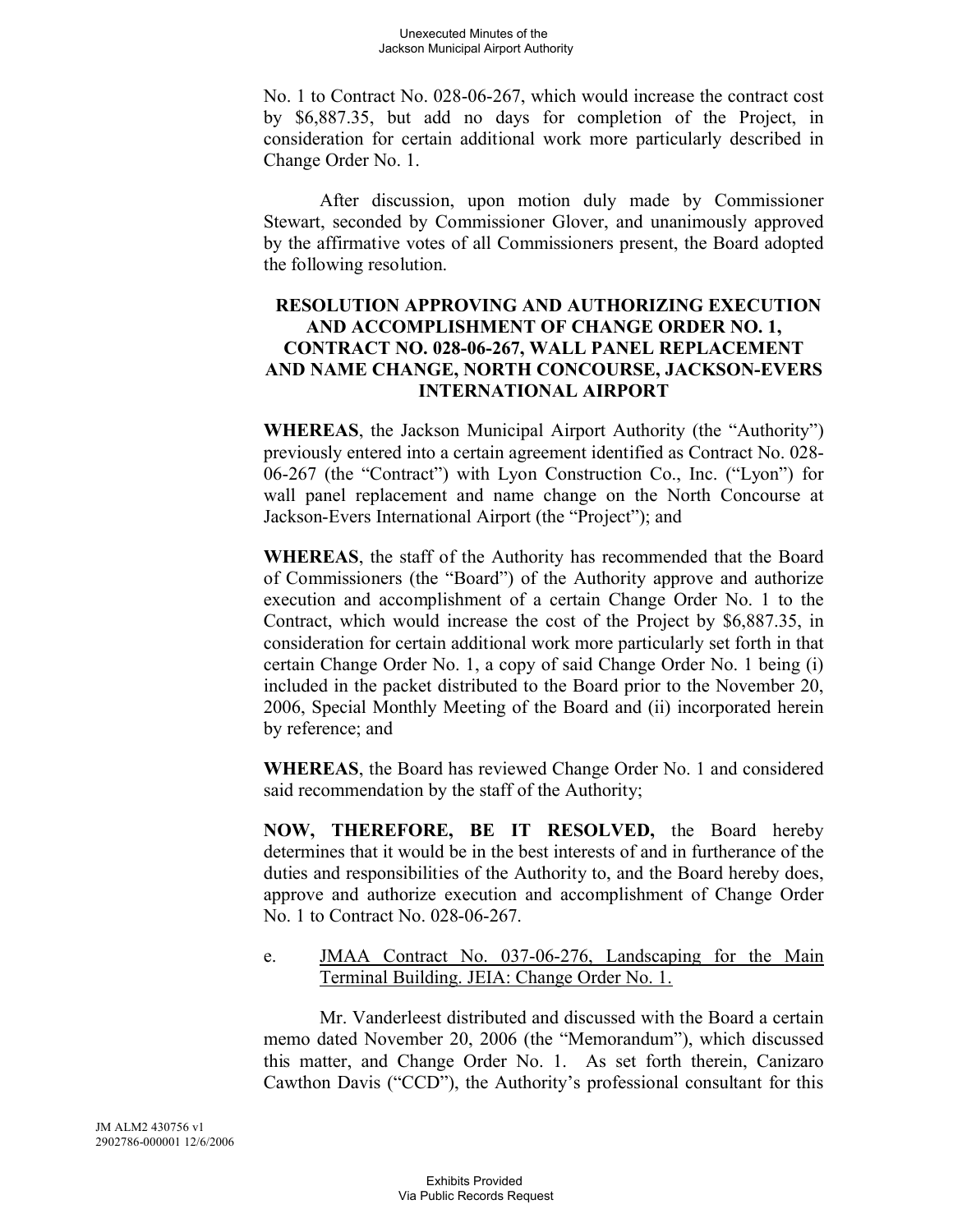project, and the staff of the Authority recommended approval and accomplishment of Change Order No. 1 to Contract No. 037-06-276, which would increase the contract cost by \$21,994.99, and add 25 days to the time for completion of the project, in consideration for certain additional work more particularly described in Change Order No. 1. Copies of the Memorandum and Change Order No. 1 are attached as exhibits to the minutes of this Meeting.

After discussion, upon motion duly made by Commissioner Stewart, seconded by Commissioner Glover, and unanimously approved by the affirmative votes of all Commissioners present, the Board adopted the following resolution.

## **RESOLUTION APPROVING AND AUTHORIZING EXECUTION AND ACCOMPLISHMENT OF CHANGE ORDER NO. 1, CONTRACT NO. 037-06-276, LANDSCAPING FOR MAIN TERMINAL BUILDING, JACKSON-EVERS INTERNATIONAL AIRPORT**

**WHEREAS**, the Jackson Municipal Airport Authority (the "Authority") previously entered into a certain agreement identified as Contract No. 037- 06-276 (the "Contract") with Lyon Construction Company, Inc. for landscaping for the Main Terminal Building at Jackson-Evers International Airport (the "Project"); and

**WHEREAS**, Canizaro Cawthon Davis ("CCD"), the Authority's professional consultant for the Project, and the staff of the Authority have recommended that the Board of Commissioners (the "Board") of the Authority approve and authorize execution and accomplishment of a certain Change Order No. 1 to the Contract, which would increase the cost of the Project by \$21,994.99, and add 25 days to the time for completion of the Project, in consideration for certain additional work more particularly set forth in that certain Change Order No. 1, a copy of said Change Order No. 1 being (i) distributed to the Board at the November 20, 2006, Special Monthly Meeting of the Board and (ii) incorporated herein by reference; and

**WHEREAS**, the Board has reviewed Change Order No. 1 and considered said recommendation by CCD and the staff of the Authority;

**NOW, THEREFORE, BE IT RESOLVED,** the Board hereby determines that it would be in the best interests of and in furtherance of the duties and responsibilities of the Authority to, and the Board hereby does, approve and authorize execution and accomplishment of Change Order No. 1 to Contract No. 037-06-276.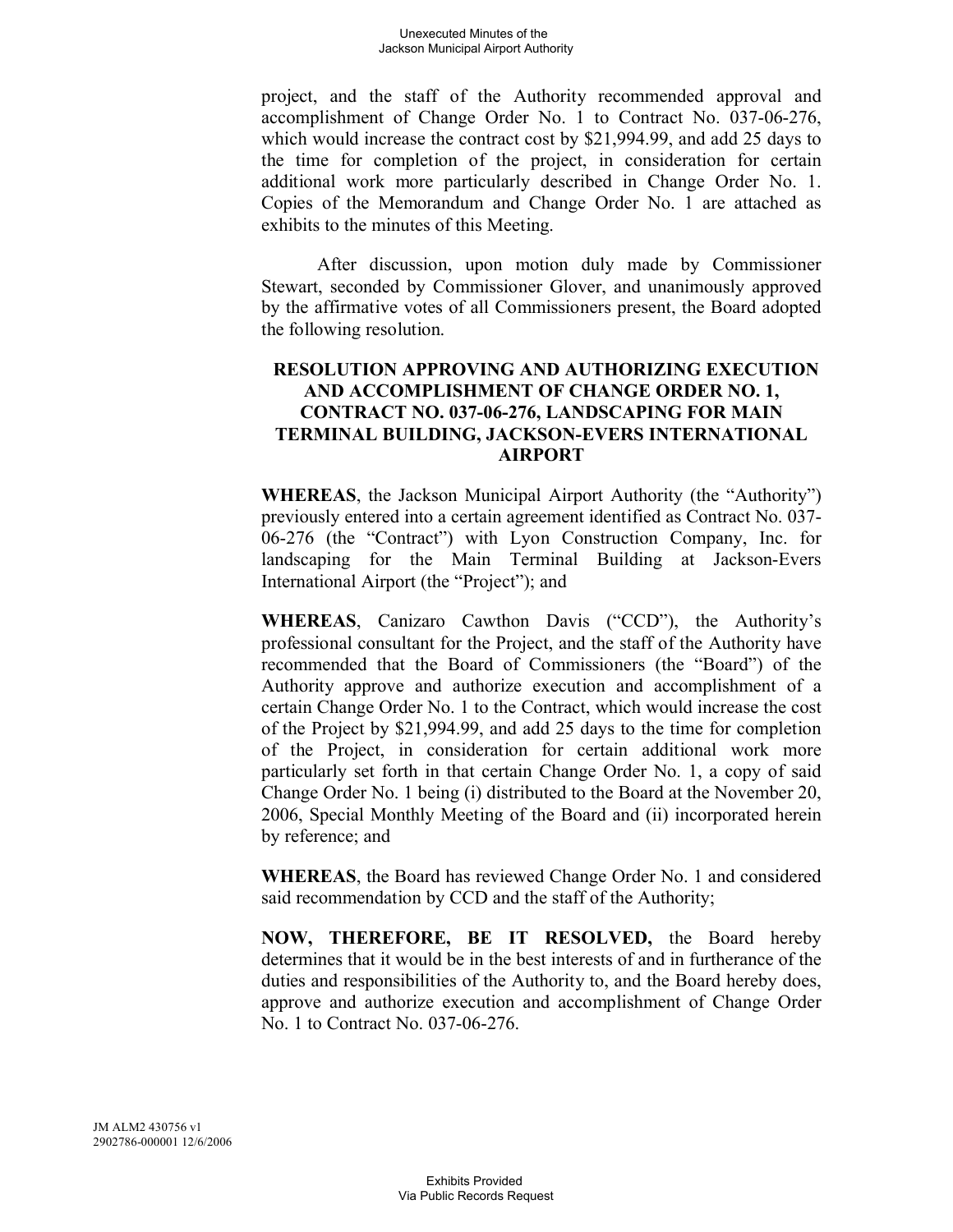## f. JMAA Contract No. 016-06-248, Monument Signage Fabrication, Installation and Related Services, JEIA: Change Order No. 1.

Mr. Vanderleest directed the Board's attention to the memorandum dated November 9, 2006, in the Packet, which discussed this matter, and Change Order No. 1, as found in the Packet. As set forth therein, Walker Parking Consultants ("Walker"), the Authority's professional consultant for this project, and the staff of the Authority recommended approval and accomplishment of Change Order No. 1 to Contract No. 016-06-248, which would decrease the contract cost by \$1,311.00, in consideration for certain credits more particularly described in Change Order No. 1.

After discussion, upon motion duly made by Commissioner Earle Jones, seconded by Commissioner Glover, and unanimously approved by the affirmative votes of all Commissioners present, the Board adopted the following resolution.

# **RESOLUTION APPROVING AND AUTHORIZING EXECUTION AND ACCOMPLISHMENT OF CHANGE ORDER NO. 1, CONTRACT NO. 016-06-248, MONUMENT SIGNAGE FABRICATION, INSTALLATION AND RELATED SERVICES, JACKSON-EVERS INTERNATIONAL AIRPORT**

**WHEREAS**, the Jackson Municipal Airport Authority (the "Authority") previously entered into a certain agreement identified as Contract No. 016- 06-248 (the "Contract") with Lewis Electric, Inc. for monument signage fabrication and installation at Jackson-Evers International Airport (the "Project"); and

**WHEREAS**, Walker Parking Consultants ("Walker"), the Authority's professional consultant for the Project, and the staff of the Authority have recommended that the Board of Commissioners (the "Board") of the Authority approve and authorize execution and accomplishment of a certain Change Order No. 1 to the Contract, which would decrease the cost of the Project by \$1,311.00, in consideration for certain credits more particularly set forth in that certain Change Order No. 1, a copy of said Change Order No. 1 being (i) included in the packet distributed to the Board prior to the November 20, 2006, Special Monthly Meeting of the Board and (ii) incorporated herein by reference; and

**WHEREAS**, the Board has reviewed Change Order No. 1 and considered said recommendation by Walker and the staff of the Authority;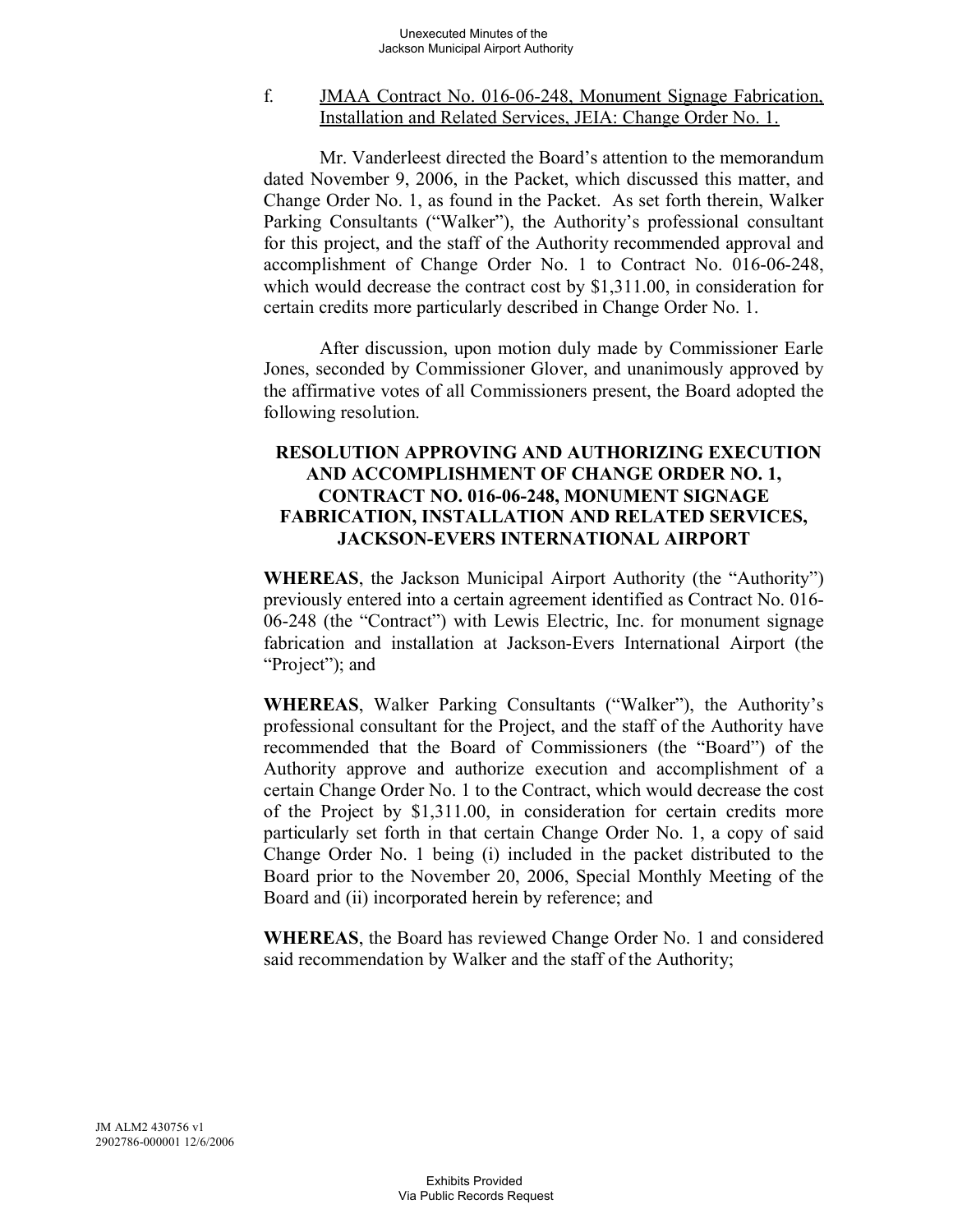**NOW, THEREFORE, BE IT RESOLVED,** the Board hereby determines that it would be in the best interests of and in furtherance of the duties and responsibilities of the Authority to, and the Board hereby does, approve and authorize execution and accomplishment of Change Order No. 1 to Contract No. 016-06-248.

# g. JMAA Contract No. 007-05-227, Terminal Apron Repairs Phase 2, JEIA: Change Order No. 4.

Mr. Vanderleest directed the Board's attention to the memorandum dated November 9, 2006, in the Packet, which discussed this matter, and Change Order No. 4, as found in the Packet. As set forth therein, Neel-Schaffer, Inc., the Authority's professional consultant for this project, and the staff of the Authority recommended approval and accomplishment of Change Order No. 4 to Contract No. 007-05-227, which would increase the contract cost by \$16,176.69, in consideration for certain additional work more particularly described in Change Order No. 4.

After discussion, upon motion duly made by Commissioner Glover, seconded by Commissioner Stewart, and unanimously approved by the affirmative votes of all Commissioners present, the Board adopted the following resolution.

# **RESOLUTION APPROVING AND AUTHORIZING EXECUTION AND ACCOMPLISHMENT OF CHANGE ORDER NO. 4, CONTRACT NO. 007-05-227, TERMINAL APRON REPAIRS, PHASE 2, JACKSON-EVERS INTERNATIONAL AIRPORT**

**WHEREAS**, the Jackson Municipal Airport Authority (the "Authority") previously entered into a certain agreement identified as Contract No. 007- 05-227 (the "Contract") with Head, Inc. for terminal apron repairs, Phase 2, at Jackson-Evers International Airport (the "Project"); and

**WHEREAS**, Neel-Schaffer, Inc. ("NS"), the Authority's professional consultant for the Project, and the staff of the Authority have recommended that the Board of Commissioners (the "Board") of the Authority approve and authorize execution and accomplishment of a certain Change Order No. 4 to the Contract, which would increase the cost of the Project by \$16,176.69, in consideration for certain additional work more particularly set forth in that certain Change Order No. 4, a copy of said Change Order No. 4 being (i) included in the packet distributed to the Board prior to the November 20, 2006, Special Monthly Meeting of the Board and (ii) incorporated herein by reference; and

**WHEREAS**, the Board has reviewed Change Order No. 4 and considered said recommendation by NS and the staff of the Authority;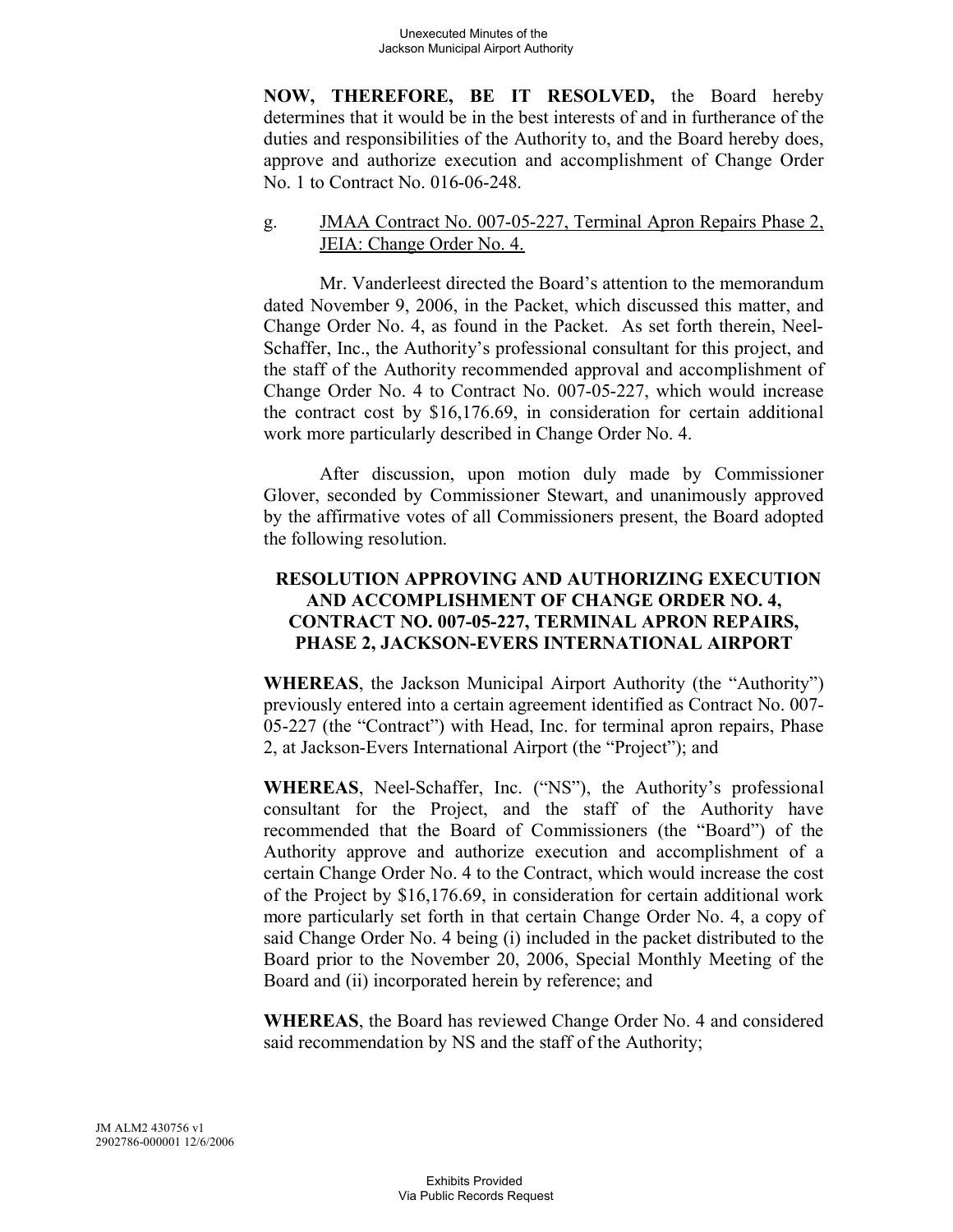**NOW, THEREFORE, BE IT RESOLVED,** the Board hereby determines that it would be in the best interests of and in furtherance of the duties and responsibilities of the Authority to, and the Board hereby does, approve and authorize execution and accomplishment of Change Order No. 4 to Contract No. 007-05-227.

# h. JMAA Project No. 047-06, Employee Lot and Old Rental Car Lot Rehabilitation, JEIA: Authorization to Advertise for Bids.

Mr. Vanderleest directed the Board's attention to the memorandum dated November 10, 2006, in the Packet, which described this matter. As set forth therein, the staff of the Authority requested authorization to publish an advertisement for bids for reconstruction and rehabilitation of the employee parking lot, old car rental lot, and the overflow parking lot on Hangar Drive, at a cost estimated to be approximately \$1.7 Million.

After discussion, upon motion duly made by Commissioner Stewart, seconded by Commissioner Earle Jones, and unanimously approved by the affirmative votes of all Commissioners present, the Board adopted the following resolution.

# **RESOLUTION APPROVING AND AUTHORIZING ADVERTISEMENT FOR BIDS FOR REHABILITATION AND REPAIRS TO EMPLOYEE PARKING LOT, OLD CAR RENTAL LOT, AND OVERFLOW PARKING LOT, JACKSON-EVERS INTERNATIONAL AIRPORT, PROJECT NO. 047-06**

**WHEREAS**, the staff of the Jackson Municipal Airport Authority (the "Authority") has recommended that the Board of Commissioners (the "Board") of the Authority approve and authorize publication of an advertisement for bids for rehabilitation and repairs to the employee parking lot, old car rental lot, and overflow parking lot at Jackson-Evers International Airport, identified as Project No. 047-06 (the "Project"); and

**WHEREAS**, the Board has considered said recommendation by the staff of the Authority;

**NOW, THEREFORE, BE IT RESOLVED**, the Board hereby determines that it would be in the best interests of and in furtherance of the duties and responsibilities of the Authority to, the Board hereby does, approve and authorize publication of an advertisement for bids for the Project.

# i. Authorization to Purchase Vehicles and Equipment.

Mr. Vanderleest directed the Board's attention to the memo dated November 10, 2006, in the Packet, which discussed this matter. As set forth therein, the staff of the Authority requested authorization to purchase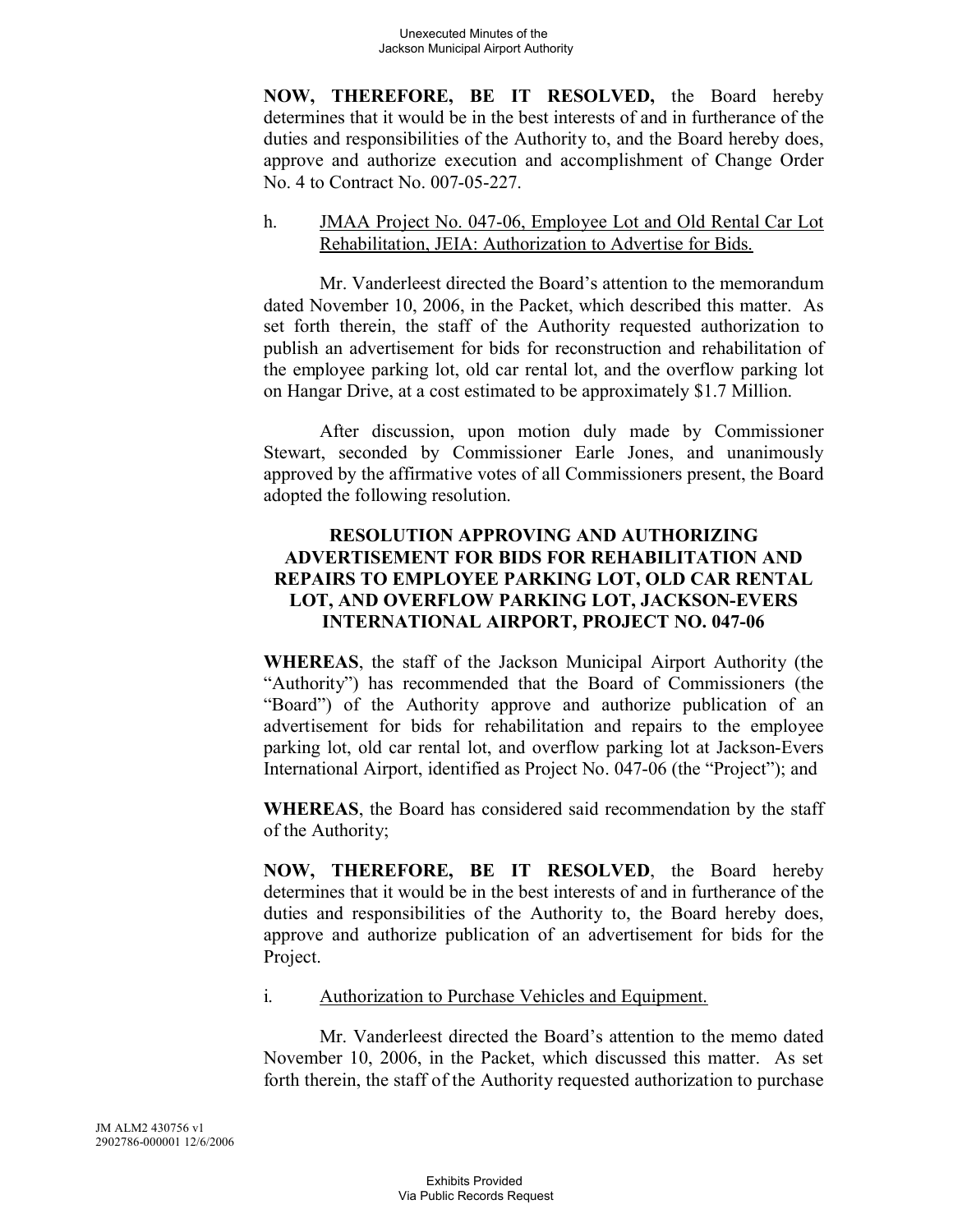certain vehicles and equipment previously submitted to and approved by the Board as part of the Fiscal Year 2007 Facilities Department budget.

After discussion, upon motion duly made by Commissioner Stewart, seconded by Commissioner Earle Jones, and unanimously approved by the affirmative votes of all Commissioners present, the Board adopted the following resolution.

# **RESOLUTION APPROVING AND AUTHORIZING PURCHASE OF VEHICLES AND EQUIPMENT**

**WHEREAS**, the staff of the Jackson Municipal Airport Authority (the "Authority") has previously submitted to the Board of Commissioners (the "Board") of the Authority a proposed Fiscal Year 2007 Budget for the Facilities Department (the "Budget"); and

**WHEREAS**, said Budget was approved by the Board at the September 21, 2006, Board meeting; and

**WHEREAS**, the staff has requested approval and authorization to purchase certain vehicles and equipment (the "Equipment") included in said Budget and more particularly set forth in that certain memorandum dated November 10, 2006 (the "Memorandum"), a copy of which is (i) included in the packet distributed to the Board prior to the November 20, 2006, Special Monthly Meeting of the Board and (ii) incorporated herein by reference; and

**WHEREAS**, the Board has reviewed the Memorandum and considered said recommendation by the staff of the Authority;

**NOW, THEREFORE, BE IT RESOLVED**, the Board hereby determines that it would be in the best interests of and in furtherance of the duties and responsibilities of the Authority to, and the Board hereby does, approve and authorize purchase of the Equipment as set forth in the Memorandum.

## j. JMAA Project No. 014-06. Medgar Evers Pavilion Design, JEIA: Authorization for Design and Advertise for Bids.

Mr. Vanderleest directed the Board's attention to the memorandum dated November 15, 2006, in the Packet, which described this matter. As set forth therein, the staff of the Authority requested (i) approval of an amendment to the agreement with Communications Arts Company for professional services in connection with development and installation of materials for the Medgar Evers Pavilion, at a cost estimated to be approximately \$40,000.00, and (ii) authorization to publish an advertisement for bids for the fabrication and installation of graphics and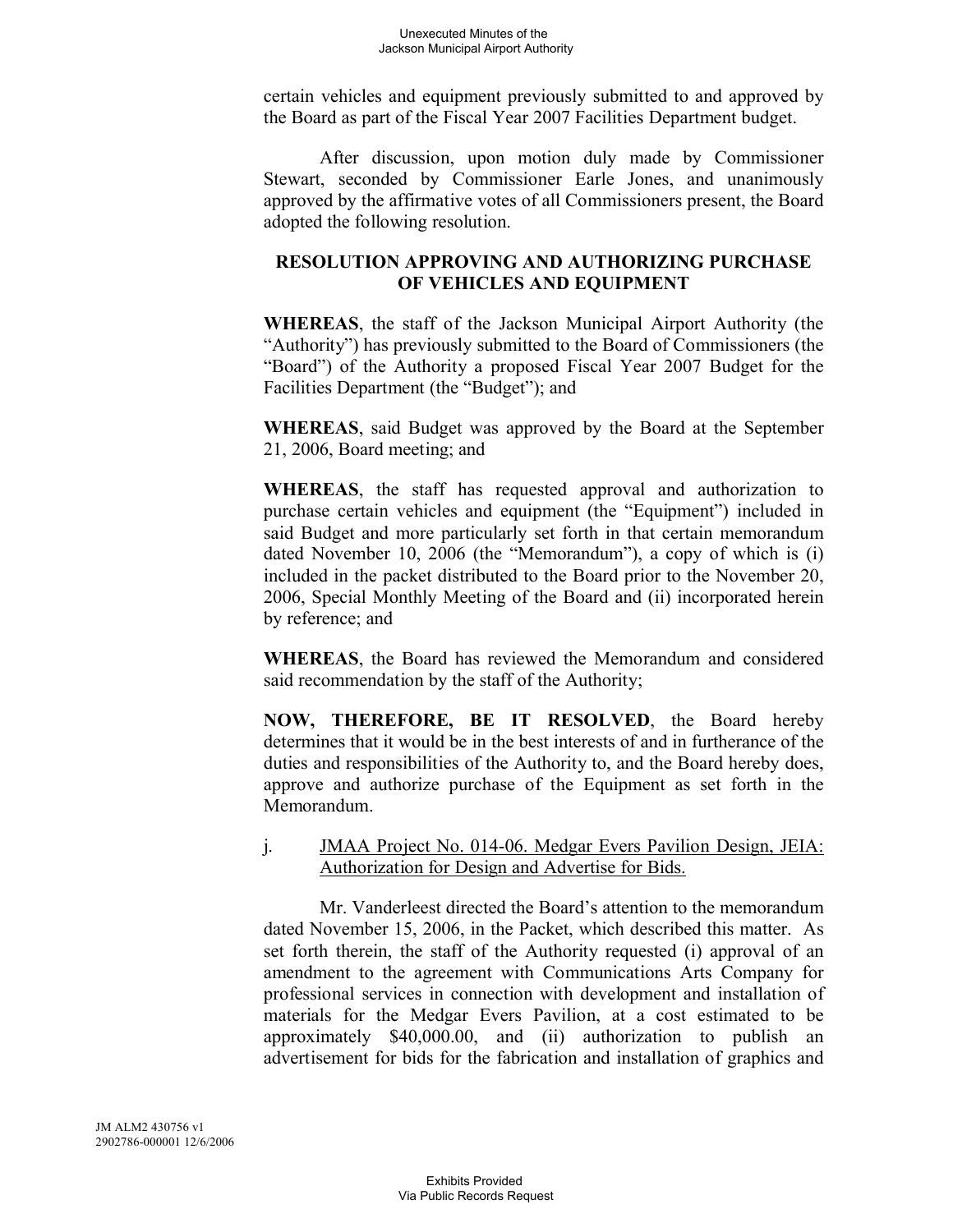educational materials for the Medgar Evers Pavilion, at a cost estimated to be approximately \$87, 748.00.

After discussion, upon motion duly made by Commissioner Stewart, seconded by Commissioner Patton, and unanimously approved by the affirmative votes of all Commissioners present, the Board adopted the following resolution.

# **RESOLUTION APPROVING AND AUTHORIZING DESIGN AND ADVERTISEMENT FOR BIDS FOR FABRICATION AND INSTALLATION OF MATERIALS FOR MEDGAR EVERS PAVILION, JACKSON-EVERS INTERNATIONAL AIRPORT, PROJECT NO. 014-06**

**WHEREAS**, the staff of the Jackson Municipal Airport Authority (the "Authority") has recommended that the Board of Commissioners (the "Board") of the Authority approve and authorize (i) an amendment to the agreement (the "Amendment") with Communications Arts Company ("Communications") for certain professional services in connection with development and installation of materials for the Medgar Evers Pavilion (the "Services") at Jackson-Evers International Airport; and

**WHEREAS**, the staff of the Authority has also recommended that the Board approve and authorize publication of an advertisement for bids for fabrication and installation of graphics and educational materials for the Pavilion (the "Project"); and

**WHEREAS**, the Services and the Project are more particularly described in that certain memorandum dated November 15, 2006, a copy of which is (i) included in the packet distributed to the Board prior to the Special Meeting of the Board on November 20, 2006, and (ii) incorporated herein by reference; and

**WHEREAS**, the Board has reviewed the Memorandum and considered said recommendations by the staff of the Authority;

**NOW, THEREFORE, BE IT RESOLVED**, the Board hereby determines that it would be in the best interests of and in furtherance of the duties and responsibilities of the Authority to, the Board hereby does, approve and authorize (i) negotiation and execution of the Amendment to employ Communications to provide the Services and (ii) publication of an advertisement for bids for the Project, said Amendment to be in such form and to contain such terms and conditions consistent with the foregoing as may be deemed appropriate by the Chief Executive Officer of the Authority, as evidenced by his execution thereof.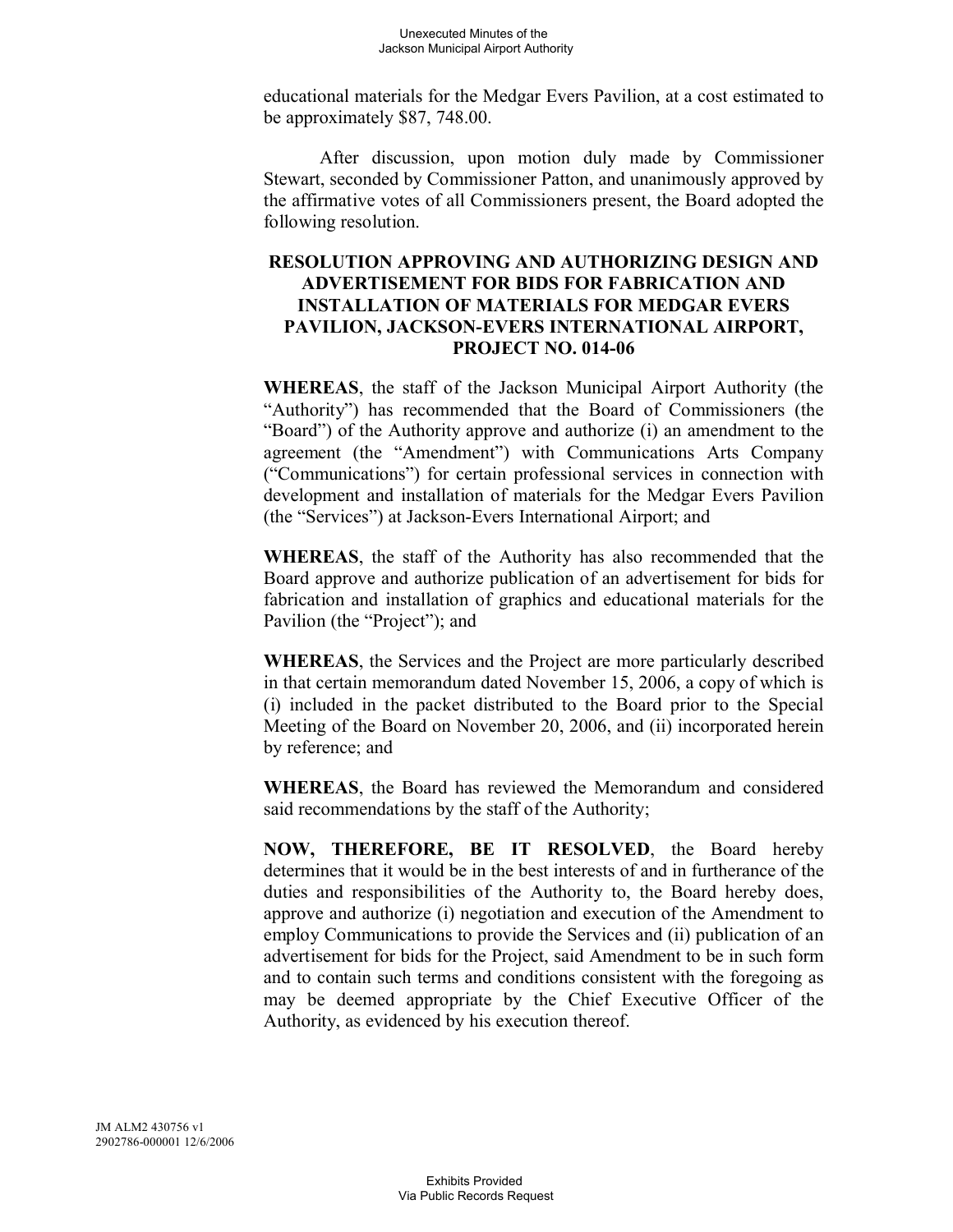### k. JMAA Contract No. 041-06-277, Airfield Signage Improvements, JEIA: Amendment to Agreement with Neel-Schaffer, Inc.

Mr. Vanderleest distributed to the Board a certain memorandum dated November 20, 2006, which described this matter. As set forth therein, at the September 21, 2006, Special Meeting of the Board (the "Special Meeting"), the Board approved an amendment to the professional engineering services agreement (the "Agreement") with Neel-Schaffer, Inc. ("NS") to employ NS to provide certain additional design and construction engineering services in connection with Contract No. 041-06- 277, Airfield Signage Improvements, JEIA. The staff has determined that the additional services by NS approved and authorized at the Special Meeting cannot be completed before August 1, 2007. However, the term of the Agreement will expire on April 30, 2007. Consequently, the staff recommended that the Agreement be amended to extend the term of the Agreement to August 1, 2007. A copy of said memorandum is included as an exhibit to the minutes of the Meeting.

After discussion, upon motion duly made by Commissioner Stewart, seconded by Commissioner Earle Jones, and unanimously approved by the affirmative votes of all Commissioners present, the Board adopted the following resolution.

# **RESOLUTION APPROVING AND AUTHORIZING AMENDMENT TO AGREEMENT WITH NEEL-SCHAFFER, INC. REGARDING CONTRACT NO. 041-06-277, AIRFIELD SIGNAGE IMPROVEMENTS, JEIA**

**WHEREAS**, at a special meeting on September 21, 2006 (the "Special Meeting"), the Board of Commissioners (the "Board") of the Jackson Municipal Airport Authority (the "Authority") approved an amendment to the professional engineering services agreement (the "Agreement") between the Authority and Neel-Schaffer, Inc. ("NS") to employ NS to provide certain additional professional engineering services in connection with Contract No. 041-06-277, Airfield Signage Improvements, JEIA (the "Additional Services"); and

**WHEREAS**, the staff of the Authority has advised the Board that the Additional Services cannot be completed before August 1, 2007; however, the term of the Agreement expires on April 30, 2007; and

**WHEREAS**, in light of the foregoing, the staff of the Authority has recommended that the Board approve and authorize an amendment (the "Amendment") to the Agreement to extend the term of the Agreement to August 1, 2007, for purposes of NS's Additional Services in connection with the Project; and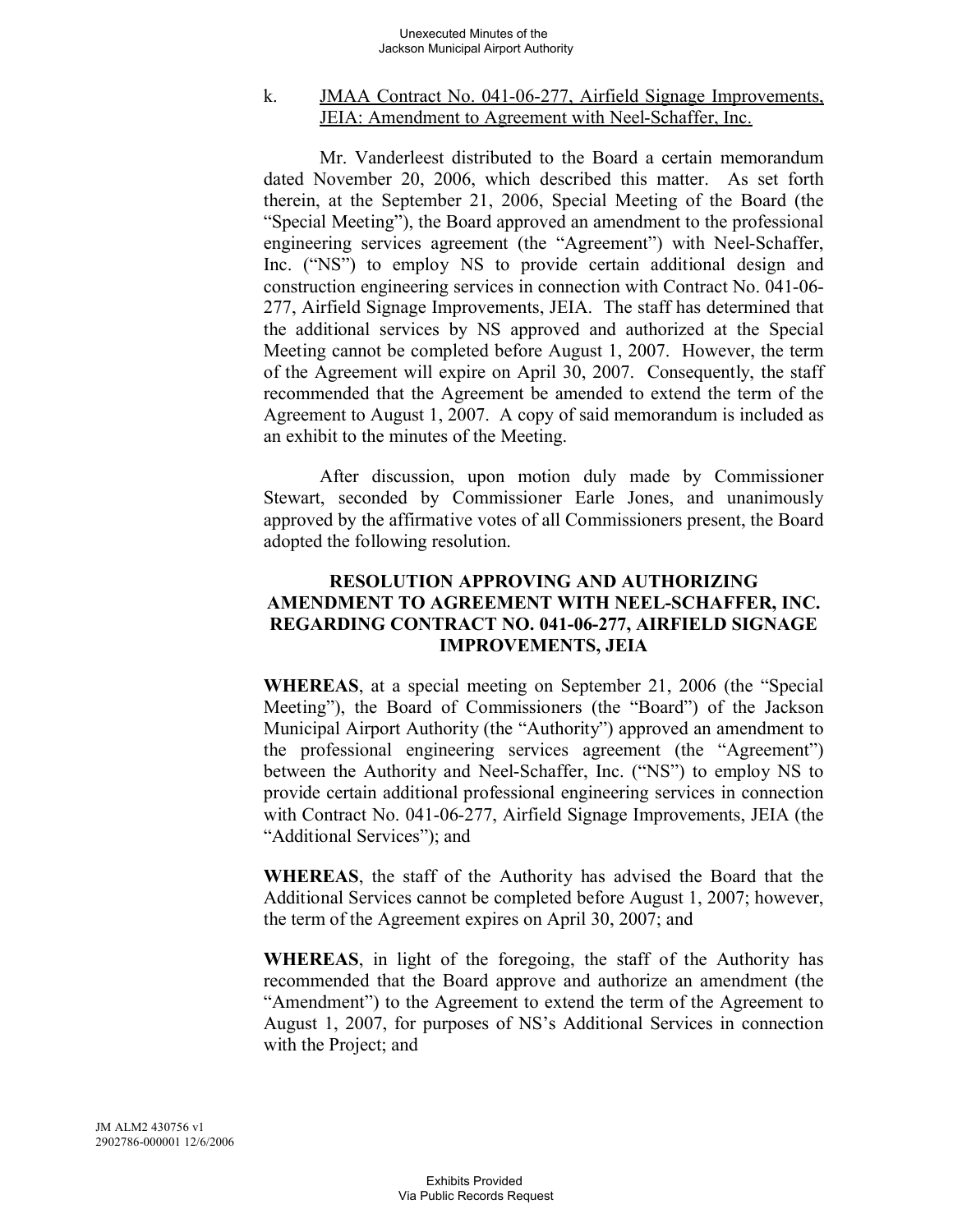**WHEREAS**, the Board has considered said recommendation by the staff of the Authority;

**NOW, THEREFORE, BE IT RESOLVED**, the Board hereby determines that it would be in the best interests of and in furtherance of the duties and responsibilities of the Authority to, and the Board hereby does, approve and authorize negotiation and execution of the Amendment to extend the term of the Agreement to August 1, 2007, for purposes of NS's Additional Services in connection with the Project, said Amendment to be in such form and to contain such terms and conditions consistent with the foregoing as may be deemed appropriate by the Chief Executive Officer of the Authority, as evidenced by his execution thereof.

l. JMAA Project No. 041-06. Airfield Signage Improvement Assessment (Construction Phase 2), JEIA: Authorization to Advertise for Bids.

Mr. Vanderleest directed the Board's attention to the memorandum dated October 16, 2006, in the Packet, which described this matter. As set forth therein, the staff of the Authority requested authorization to publish an advertisement for bids for airfield signage improvements at JEIA, at a cost estimated to be approximately \$498,400.80.

After discussion, upon motion duly made by Commissioner Stewart, seconded by Commissioner Earle Jones, and unanimously approved by the affirmative votes of all Commissioners present, the Board adopted the following resolution.

## **RESOLUTION APPROVING AND AUTHORIZING ADVERTISEMENT FOR BIDS FOR AIRFIELD SIGNAGE IMPROVEMENTS, JACKSON-EVERS INTERNATIONAL AIRPORT, PROJECT NO. 041-06**

**WHEREAS**, the staff of the Jackson Municipal Airport Authority (the "Authority") has recommended that the Board of Commissioners (the "Board") of the Authority approve and authorize publication of an advertisement for bids for airfield signage improvements at Jackson-Evers International Airport (the "Project"), identified as Project No. 041-06, as more particularly described in that certain memorandum dated October 16, 2006 (the "Memorandum"), a copy of which (i) is included in the packet distributed to the Board prior to the Special Meeting of the Board on November 20, 2006, and (ii) is incorporated herein by reference; and

**WHEREAS**, the Board has reviewed the Memorandum and considered said recommendation by the staff of the Authority;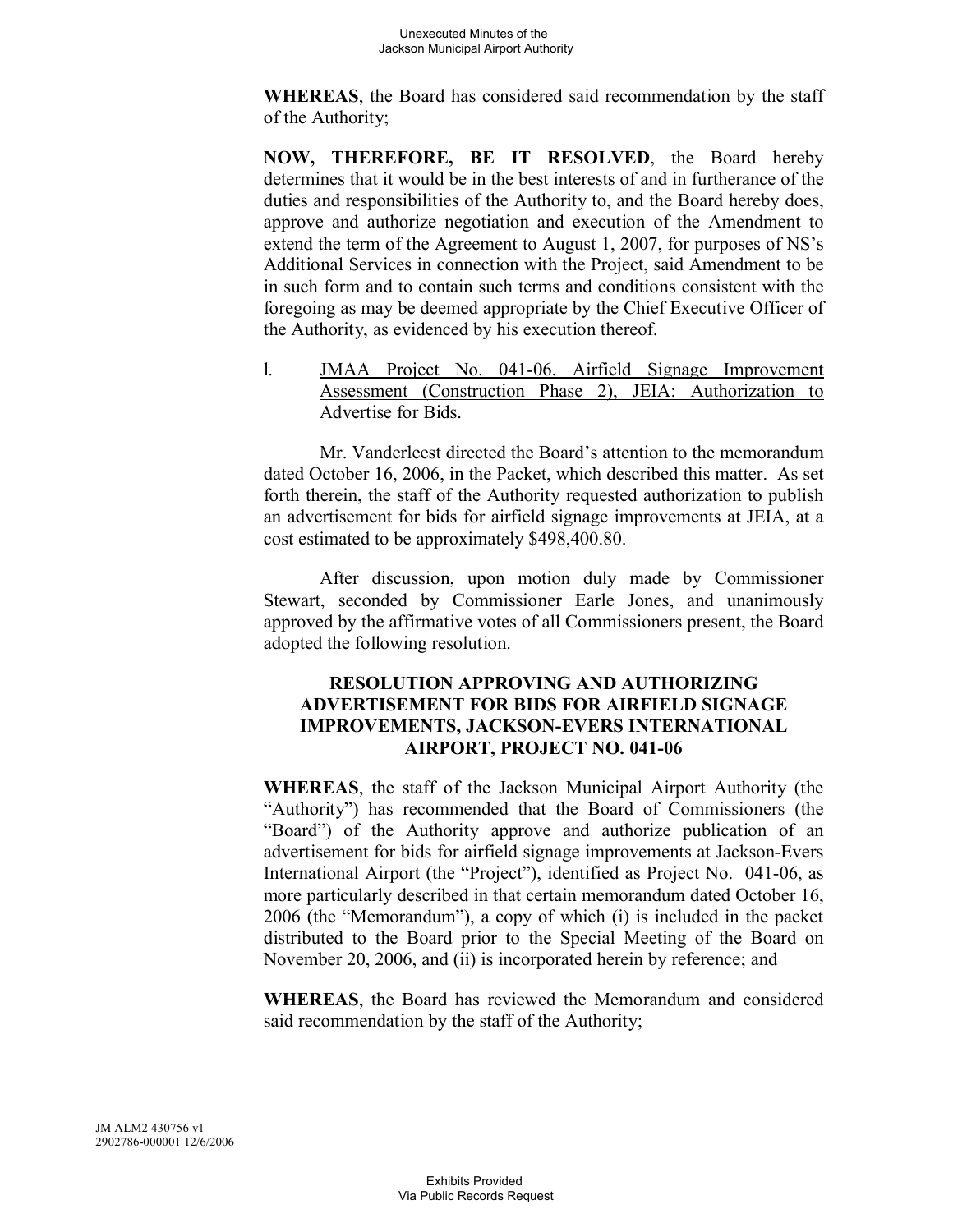**NOW, THEREFORE, BE IT RESOLVED**, the Board hereby determines that it would be in the best interests of and in furtherance of the duties and responsibilities of the Authority to, the Board hereby does, approve and authorize publication of an advertisement for bids for the Project.

- 5. Diversify Revenue and Opportunities Through Economic and Community Development.
	- a. Amendments to Ground Transportation Rules and Regulations, JEIA.

Mr. Vanderleest directed the Board's attention to the memorandum dated October 13, 2006, in the Packet, which described this matter. As set forth therein, the staff of the Authority recommended that the Board approve and adopt certain amendments to the Ground Transportation Rules and Regulations for Jackson-Evers International Airport.

During discussion, which was led by Denson Stasher, Director of Operations and Security at JEIA, Mr. Vanderleest distributed to the Board a set of the revised Ground Transportation Rules and Regulations. A copy of the revised Ground Transportation Rules and Regulations is attached as an exhibit to the minutes of this Meeting.

After discussion, upon motion duly made by Commissioner Earle Jones, seconded by Commissioner Stewart, and unanimously approved by the affirmative votes of all Commissioners present, the Board adopted the following resolution.

## **RESOLUTION APPROVING AND AUTHORIZING AMENDMENTS TO GROUND TRANSPORTATION RULES AND REGULATIONS, JACKSON-EVERS INTERNATIONAL AIRPORT**

**WHEREAS**, the staff of the Jackson Municipal Airport Authority (the "Authority") has recommended that the Board of Commissioners (the "Board") of the Authority approve and adopt certain amendments to the Ground Transportation Rules and Regulations for Jackson-Evers International Airport (the "Amendments"); and

**WHEREAS**, the staff has distributed and discussed with the Board a revised set of said Ground Transportation Rules and Regulations, with the Amendments incorporated therein (the "Revised Ground Transportation Rules and Regulations"); and

**WHEREAS**, the Board has reviewed the Revised Ground Transportation Rules and Regulations and considered the Amendments;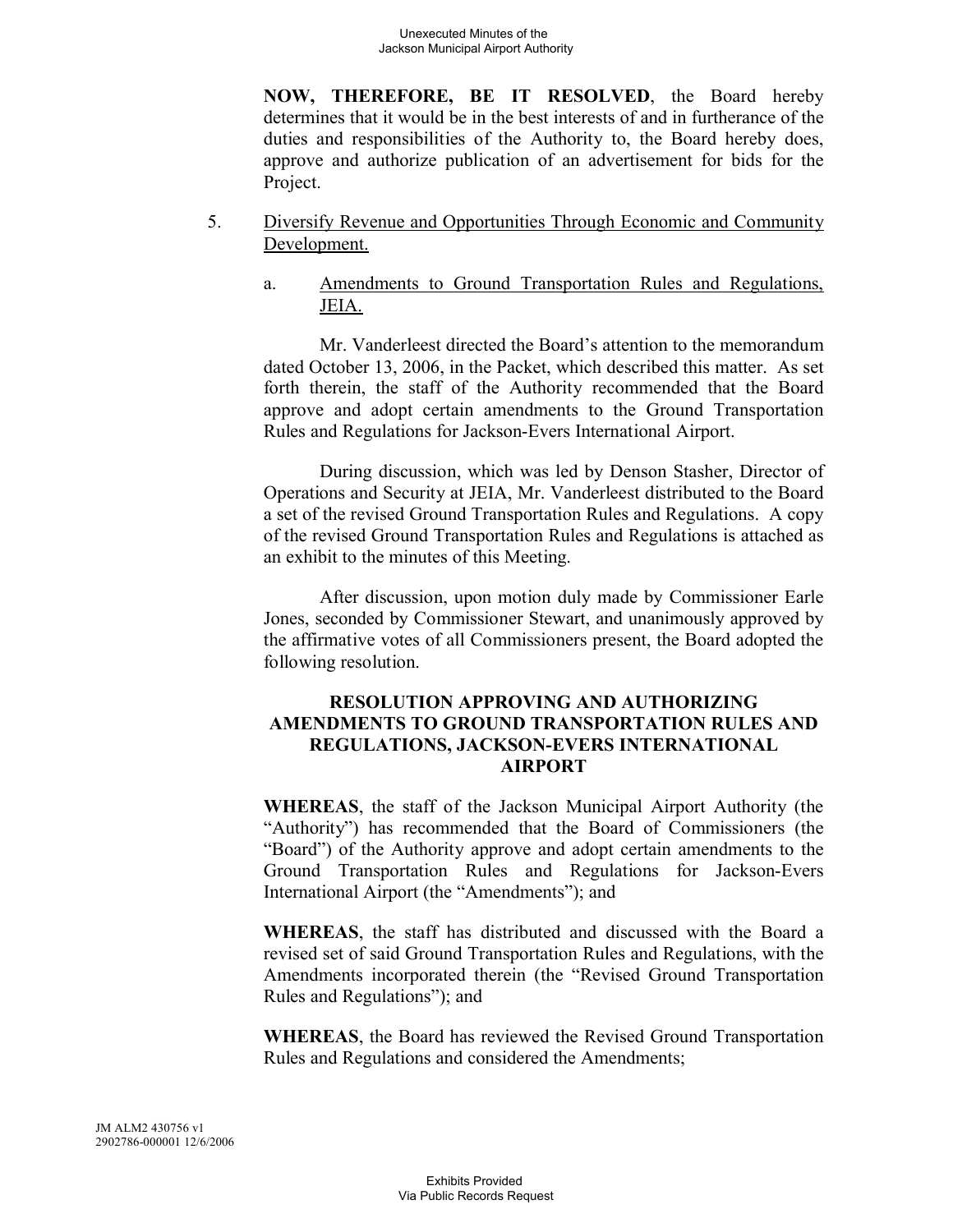**NOW, THEREFORE, BE IT RESOLVED**, the Board hereby determines that it would be in the best interests of and in furtherance of the duties and responsibilities of the Authority to, the Board hereby does, approve and adopt the Revised Ground Transportation Rules and Regulations as the complete set of Ground Transportation Rules and Regulations for Jackson-Evers International Airport, effective as of November 20, 2006.

## b. Professional Service Agreement, The Boyd Group, Air Service Assessment.

Mr. Vanderleest directed the Board's attention to the memorandum dated November 15, 2006, in the Packet, which described this matter. As set forth therein, the staff recommended that the Board approve and authorize negotiation of a professional services agreement with The Boyd Group to assist the Authority with certain air service development initiatives, at a cost estimated to be approximately \$28,000.00, plus out-ofpocket expenses.

After discussion, upon motion duly made by Commissioner Stewart, seconded by Commissioner Earle Jones, and unanimously approved by the affirmative votes of all Commissioners present, the Board adopted the following resolution.

## **RESOLUTION APPROVING AND AUTHORIZING AGREEMENT WITH THE BOYD GROUP FOR AIR SERVICE DEVELOPMENT**

**WHEREAS**, the staff of the Jackson Municipal Airport Authority (the "Authority") has recommended that the Board of Commissioners (the "Board") of the Authority approve and authorize negotiation and execution of a professional services agreement (the "Agreement") with The Boyd Group ("Boyd") to employ Boyd to assist the Authority with certain air service development initiatives (the "Services"), said Services being more particularly described in that certain memorandum dated November 15, 2006 (the "Memorandum"), a copy of which is (i) included in the packet distributed to the Board prior to the Special Meeting of the Board on November 20, 2006, and (ii) incorporated herein by reference; and

**WHEREAS**, the Board has reviewed the Memorandum and considered said recommendation by the staff of the Authority;

**NOW, THEREFORE, BE IT RESOLVED**, the Board hereby determines that it would be in the best interests of and in furtherance of the duties and responsibilities of the Authority to, the Board hereby does, approve and authorize negotiation and execution of the Agreement with Boyd for the Services, said Agreement to be in such form and to contain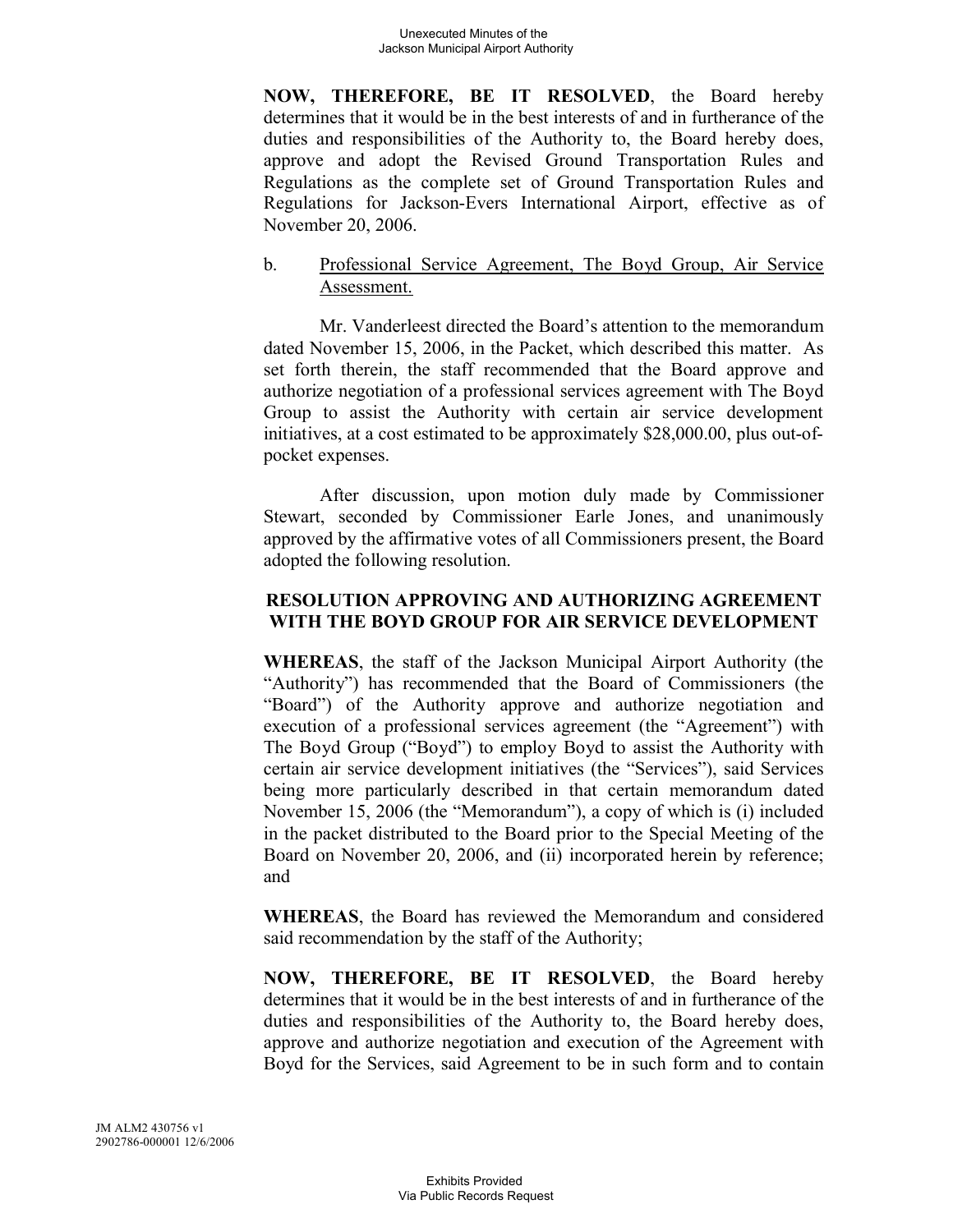such terms and conditions consistent with the foregoing as may be deemed appropriate by the Chief Executive Officer of the Authority, as evidenced by his execution thereof.

# **B. Other Matters.**

# 1. Confidential Business Proposal.

Mr. Vanderleest asked the Board to consider entering Closed Session for the limited purpose of discussing whether or not to enter into Executive Session to discuss a proposed lease of certain facilities at JEIA, which required confidential treatment. As legal counsel, Mr. Moore confirmed that the lease proposal was an appropriate matter to be discussed and acted on in Executive Session.

# a. Closed Session.

Upon motion duly made by Commissioner Earle Jones, seconded by Commissioner Stewart, and unanimously approved by the affirmative votes of all Commissioners present, the Board voted to enter Closed Session at approximately 5:15 p.m. The Board requested that Mr. Vanderleest, Ms. Wilson, Mr. Moore, and Mr. Wagner remain with the Board during the Closed Session, and asked all others to leave the Meeting.

# b. Executive Session.

At approximately 5:16 p.m., Vice Chairman J. R. Jones reported to those outside the Meeting that, upon motion duly made by Commissioner Glover, seconded by Commissioner Stewart, and unanimously approved by the affirmative votes of all Commissioners present, the Board had adopted a resolution authorizing the Board to enter Executive Session for the limited purpose of discussing a proposed lease of facilities at JEIA, which required confidential treatment. Vice Chairman J. R. Jones said that the Board had requested that Mr. Vanderleest, Ms. Wilson, Mr. Moore, and Mr. Wagner remain with the Board during the Executive Session.

At approximately 5:35 p.m., Vice Chairman J. R. Jones announced to those outside the Meeting that the Executive Session had ended and invited everyone back into the Meeting.

# c. Open Session.

Vice Chairman J. R. Jones reported that, during the Executive Session, the Board had discussed a proposed lease of certain facilities at JEIA, and had authorized the preparation and delivery of a confidential proposal to the Mississippi Development Authority for delivery to the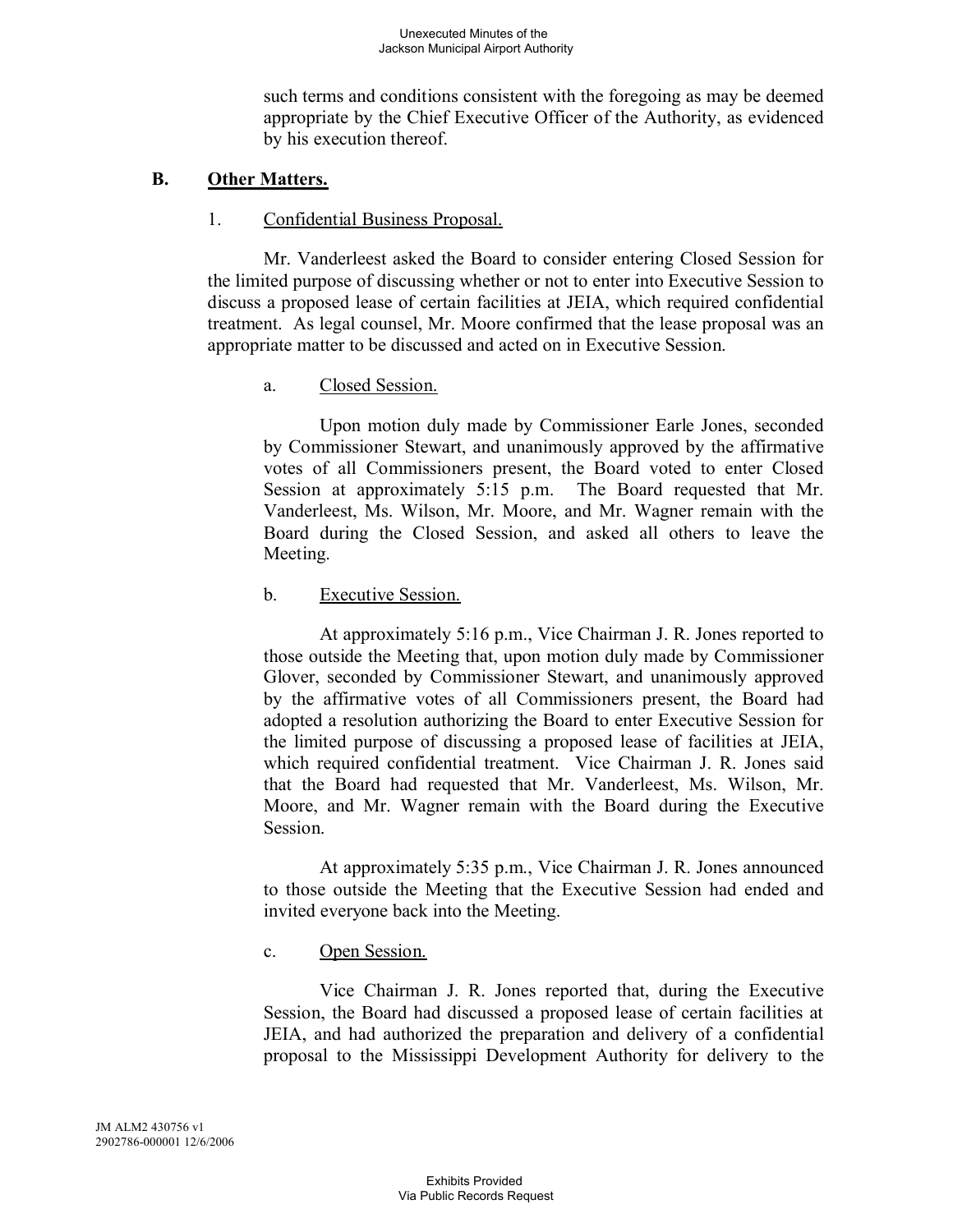confidential third party interested in leasing certain facilities at JEIA, subject to final approval of the proposal by Vice Chairman J. R. Jones and Commissioner Glover.

### 2. Barranco Architecture and Interior Design, PLLC.

Mr. Vanderleest advised the Board that, in connection with preparation of the confidential proposal discussed above, it was necessary for the Authority to employ certain architectural services. Accordingly, Mr. Vanderleest recommended that the Board approve and authorize negotiation and execution of an agreement for professional architectural services with Barranco Architecture and Interior Design, PLLC, with fees not to exceed \$50,000.00.

After discussion, upon motion duly made by Commissioner Glover, seconded by Commissioner Earle Jones, and unanimously approved by the affirmative votes of all Commissioners present, the Board adopted the following resolution.

# **RESOLUTION APPROVING AND AUTHORIZING NEGOTIATION AND EXECUTION OF PROFESSIONAL SERVICES AGREEMENT WITH BARRANCO ARCHITECTURE AND INTERIOR DESIGN, PLLC**

**WHEREAS**, the staff of the Jackson Municipal Airport Authority (the "Authority") has recommended that the Board of Commissioners (the "Board") of the Authority approve and authorize negotiation and execution of an agreement (the "Agreement") with Barranco Architecture and Interior Design, PLLC ("Barranco") for certain professional architectural services in connection with a certain confidential proposal to lease certain facilities at Jackson-Evers International Airport (the "Services"), at a cost not to exceed \$50,000.00, plus out-of-pocket expenses; and

**WHEREAS**, the Board has considered said recommendation by the staff of the Authority;

**NOW, THEREFORE, BE IT RESOLVED**, the Board hereby determines that it would be in the best interests of and in furtherance of the duties and responsibilities of the Authority to, and the Board hereby does, approve and authorize negotiation and execution of the Agreement to employ Barranco to provide the Services, said Agreement to be in such form and to contain such terms and conditions consistent with the foregoing as may be deemed appropriate by the Chief Executive Officer of the Authority, as evidenced by his execution thereof.

# 3. Resolution of Appreciation to former Commissioner Tommy Thames.

The Board then discussed adoption of a resolution expressing appreciation to former Commissioner Tommy Thames for his service on the Board of Commissioners of the Authority.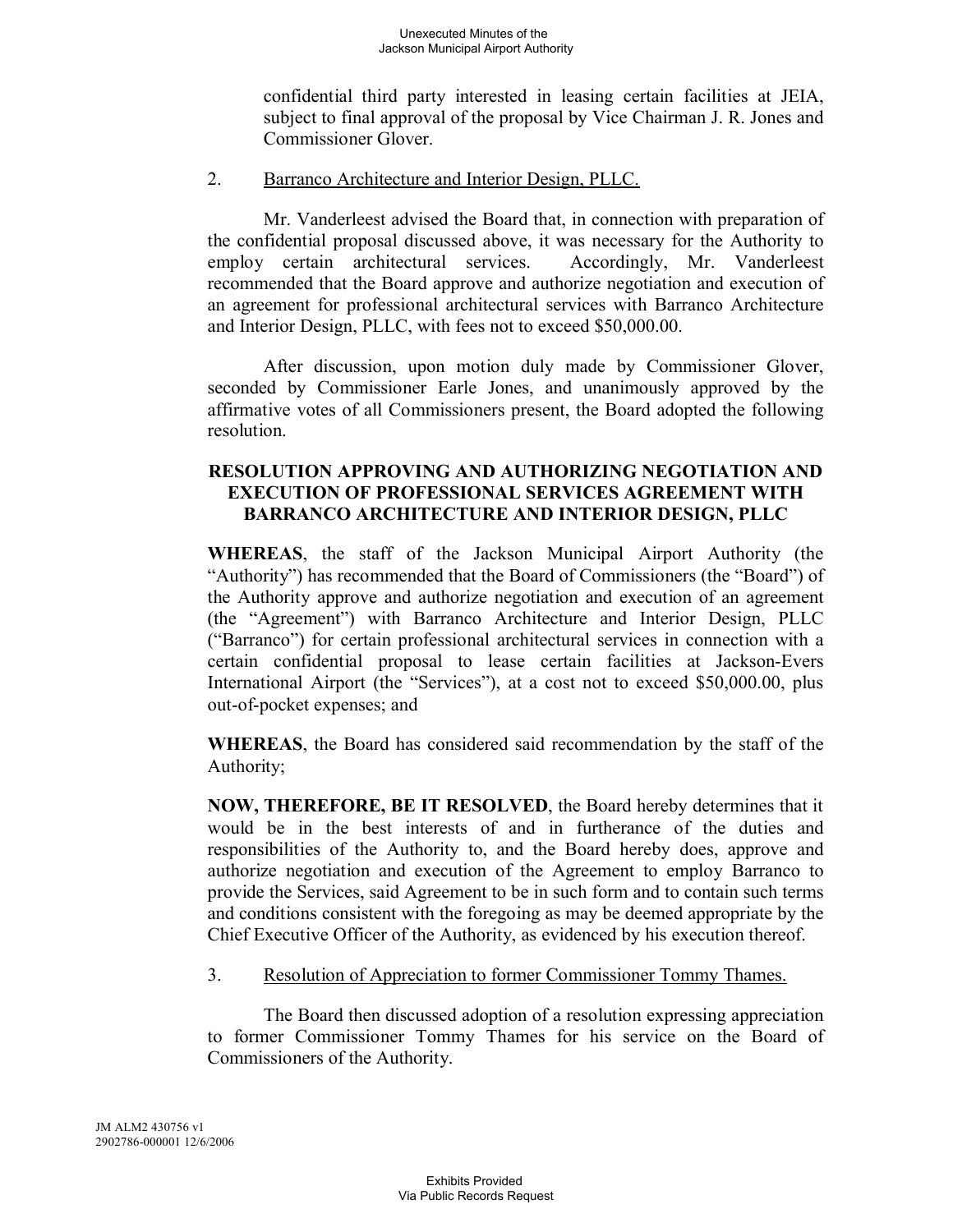After discussion, upon motion duly made by Commissioner Glover, seconded by Commissioner Earle Jones, and unanimously approved by the affirmative votes of all Commissioners present, the Board adopted the following resolution.

## **RESOLUTION COMMENDING J. H. "TOMMY" THAMES, JR. FOR HIS SERVICE ON THE JACKSON MUNICIPAL AIRPORT AUTHORITY BOARD OF COMMISSIONERS**

**WHEREAS,** the Board of Commissioners ("Board") is the governing authority of the Jackson Municipal Airport Authority (the "Authority"), a corporate body in and of the State of Mississippi, which operates Jackson-Evers International Airport and Hawkins Field in the City of Jackson, Mississippi; and

**WHEREAS,** J. H. "Tommy" Thames, Jr.'s service as a Commissioner of the Authority began on November 26, 2002; and

**WHEREAS**, Commissioner Thames served as Vice-Chairman of the Board from September 22, 2003, to September 23, 2005; and

**WHEREAS**, Commissioner Thames served as Chairman of the Board from September 23, 2005 to November 7, 2006; and

**WHEREAS**, Commissioner Thames provided exemplary leadership during his tenure as a Commissioner of the Authority, especially in connection with renovation of the Main Terminal Building at Jackson-Evers International Airport, rehabilitation and expansion of public parking facilities at Jackson-Evers International Airport; the issuance of \$33,235,000.00 in revenue bonds by the Authority to fund those and other capital improvements at Jackson-Evers International Airport and Hawkins Field, and the institution of organizational, budgetary and strategic planning improvements; and

**WHEREAS**, Commissioner Thames' hard work and unselfish devotion of time and commitment to collegiality and cooperation within the Board and between the staff and Board are recognized and appreciated by the Board and staff of the Authority;

**NOW, THEREFORE, BE IT RESOLVED**, the Board hereby expresses its deepest appreciation for Commissioner Thames' extraordinary service to our community and the Jackson Municipal Airport Authority, on this the  $20<sup>th</sup>$  day of November 2006.